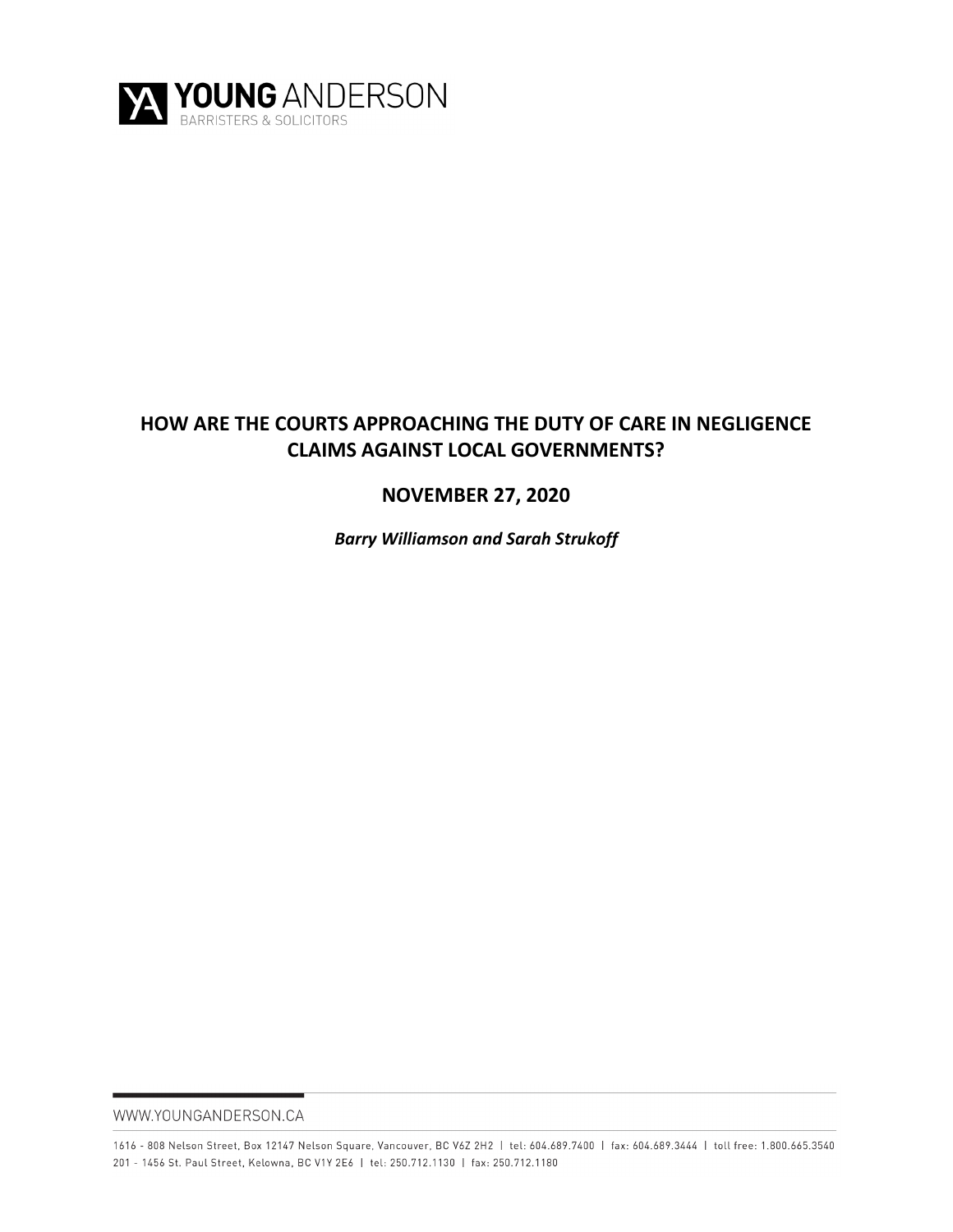# **HOW ARE THE COURTS APPROACHING THE DUTY OF CARE IN NEGLIGENCE CLAIMS AGAINST LOCAL GOVERNMENTS?**

#### **I. INTRODUCTION**

This paper will examine two major elements in the law of negligence as it affects claims against local governments: (1) the evolving duty of care analysis and potential narrowing of the range of claims faced by local governments and (2) the future of the policy/operational distinction in the defence of municipal claims. The cases that will be reviewed overlap somewhat in their treatment of these two issues. Accordingly, the discussion that follows will move back and forth between these two issues.

Negligence claims against local governments share common requirements with other negligence claims, in that to succeed a claimant must establish that the defendant (1) owed them a duty of care, (2) breached the standard of care, and (3) consequently, damage resulted from the breach. If a defendant does not owe a claimant a duty of care, there is no liability for negligence.

#### **II.** *KAMLOOPS V. NIELSEN* **– WHERE IT ALL BEGAN**

The seminal decision of the Supreme Court of Canada in *Kamloops v. Nielsen*, [1984] 2 SCR 2 ("*Kamloops"*) set out the framework for assessing negligence claims against municipalities. First, it affirmed the general test for establishing a duty of care set out by Lord Wilberforce in *Anns v. Merton London Borough Council*, [1978] AC 728. In order to establish that a defendant owes a claimant a duty of care, there must be (1) proximity between the claimant and defendant, in that the harm caused by the defendant was reasonably foreseeable, and (2) no policy consideration that negates the duty of care. Secondly, the *Kamloops* case also set out the distinction between policy and operational decisions, the former being largely immune from liability.

In addressing these two questions, a court dealing with a claim against a local government must consider the governing legislation, noting that one class of statutes may confer powers but leave the scale as to which the power is exercised to the discretion of the local government. However, where the local government elects to act, as a matter of policy, under the enabling authority, it will have a duty to use due care at the operational level, and will be liable if its acts or omissions fall below the applicable standard of care. This was the situation in *Kamloops* in respect of the *Municipal Act* authority to regulate building construction and the City's enactment of a building bylaw.

In *Kamloops*, the City made a policy decision to regulate construction by bylaw and chose to have the City's building inspector enforce the bylaw. In this case, a contractor did not abide by the approved plans in the construction of a house. Upon several inspections, the City's building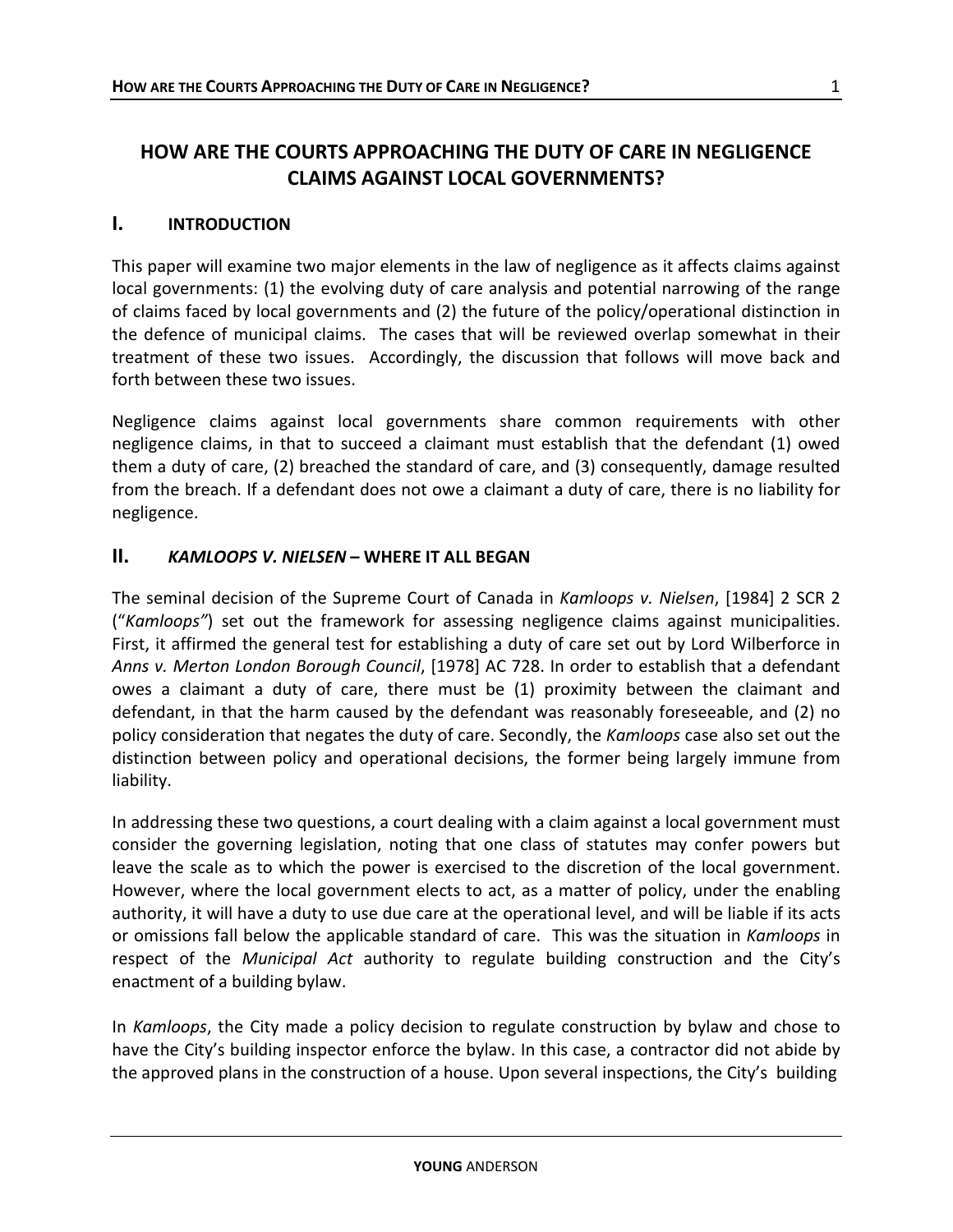inspection issued a "Stop Work Order". Nonetheless, the contractor continued with the construction of the house, and the City did not enforce the "Stop Work Order". Eventually, a subsequent purchaser of the house found significant issues with the foundation of the house and commenced an action against the vendor and the City.

The trial court's liability finding, apportioning the vendor with 75% of the liability and the City with the remaining 25%, was upheld at the Court of Appeal and Supreme Court of Canada. The Supreme Court said relatively little on the issue of the claimant and the City being in proximity. The Court appeared to be satisfied that if the City could reasonably foresee or contemplate that carelessness on its part could cause damage to the claimant then proximity was established. It was left for later cases to flesh out the proximity analysis more fully. The Court also left it to later decisions, in particular *Just v. B.C.* [1989] 2 SCR 1228, to outline the criteria for distinguishing between policy and operational decisions. For the majority, Justice Wilson provided the following short summary:

Loss caused as a result of policy decisions made by the public authority in the *bona fide* exercise of discretion will not be compensable. Loss caused in the implementation of policy decisions will not be compensable if the operational decision includes a policy element. Loss caused in the implementation of policy decisions, i.e. operational negligence will be compensable. Loss will also be compensable if the implementation involves policy considerations and the discretion exercised by the public authority is not exercised in good faith. Finally, and perhaps this merits some emphasis, economic loss will only be recoverable if as a matter of statutory interpretation it is a type of loss the statute intended to guard against.

A significant part of the Court's reasoning dealt with that very issue of whether the claim should be dismissed because the claimant's loss was pure economic loss, not physical damage to property. While the evident need to repair the house's foundation to avoid further subsidence could have been treated as a case of physical damage, the Court chose to characterize it as a case of economic loss, but a type of loss which the statute and bylaw were intended to provide protection from for a class of persons including subsequent purchasers.

The *Kamloops* decision is often referred to as a negligent inspection case, including by the Supreme Court of Canada in later cases. That is a misnomer though; the case is more aptly described as a case about "failure to enforce". That becomes clear from the dissenting judgment of Justice McIntyre. The majority had determined that the City made a policy decision when it provided in the building bylaw that the building inspector "shall enforce" the bylaw's provisions. The building inspector brought the issue of non-compliance with the Stop Work Order before Council which determined not to take further action; the majority of the Court accepting it did so on the basis of a plea from the then owner, a fellow council member, that it was his retirement home and any problems that might arise were his and his alone. Justice McIntyre noted that the building inspector had done all he could in discharging any duty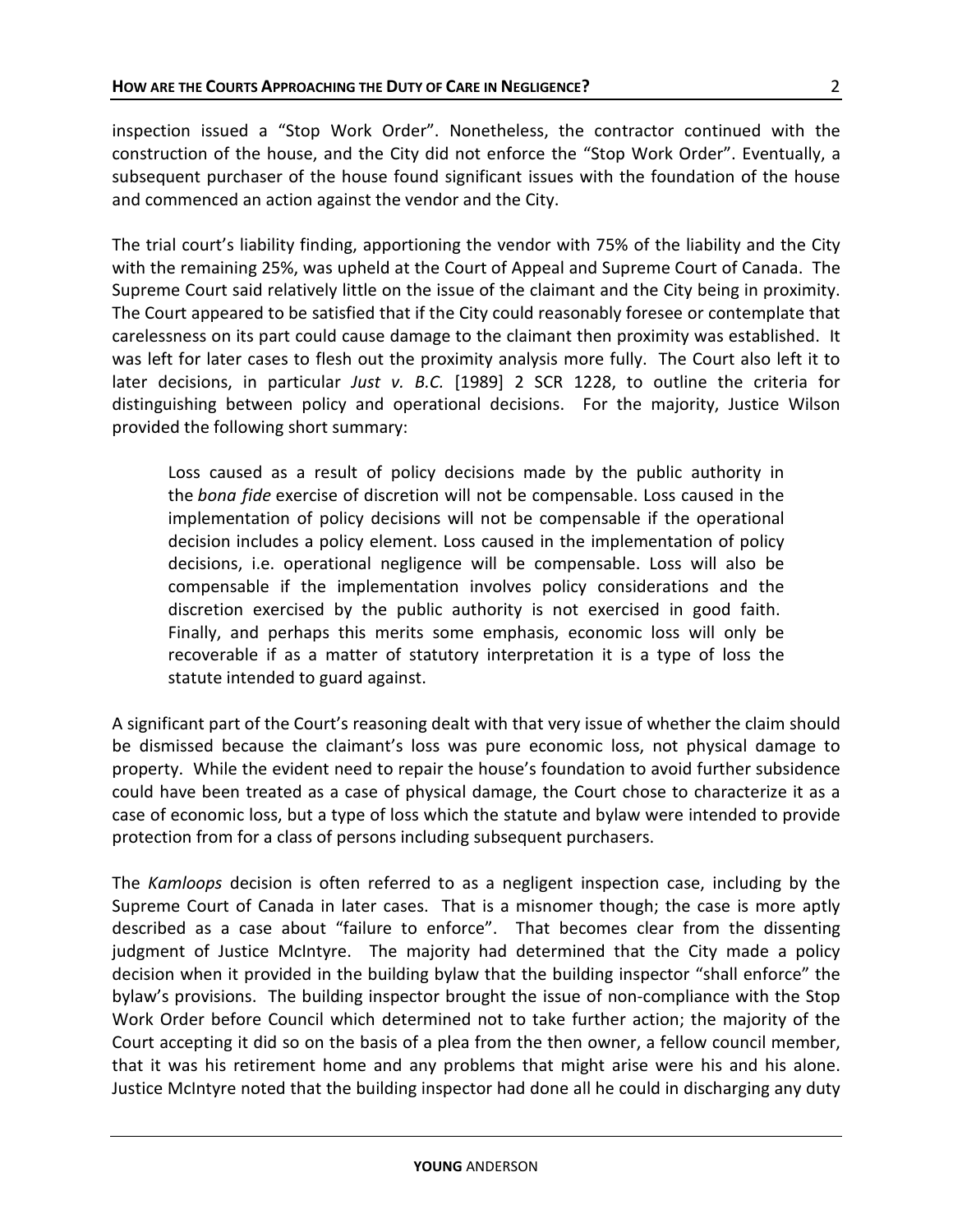to enforce the bylaw by reporting the matter fully to Council. Whether to enforce the bylaw by commencing injunction proceedings was a decision within Council's discretion and which previous case law confirmed was not subject of any enforceable duty.

The contrary position of the majority glossed over the fact that the duty of enforcement under the bylaw rested with the building inspector and not Council. Justice Wilson was satisfied that could be imposed because there was a duty to act:

In my view, inaction for no reason or inaction for an improper reason cannot be a policy decision taken in the bona fide exercise of discretion.

So was the defining aspect of the City's negligence an operational decision, or did it still involve a decision within the realm of policy? The struggle seen in later cases with drawing the line between the two, despite the seemingly straightforward nature of the exercise suggested by the excerpt from Justice Wilson's reasons on the previous page, is foreshadowed in that judge's further comments:

The making of inspections, the issuance of stop orders and the withholding of occupancy permits may be one thing; resort to litigation, if this becomes necessary, may be quite another. Must the City enforce infractions by legal proceedings or does there come a point at which economic considerations, for example, enter in? And if so, how do you measure the "operational" against the "policy" content of the decision in order to decide whether it is more "operational" than "policy" or vice versa? Clearly this is a matter of very fine distinctions.

From the foregoing, the reader might draw the conclusion that it is a toss up as to whether decisions if and how to enforce a building bylaw are policy or operational. Yet the excerpt just quoted above would suggest that the decision was a policy one, but not made bona fide, thus making the City liable. But even earlier the bylaw's imposition of a duty to enforce on the building inspector was said to be Lord Wilberforce's "operational' duty".

The duty of care a local government owed in connection with its building inspection function was extended to owner-builders in *Rothfield v. Manolakos*, [1989] 2 S.C.R. 1259. Vernon's building bylaw required that an owner give the building inspector 24 hours notice for a footings and forms inspection, prior to any concrete being poured. The owner's contractor failed to do so in respect of a retaining wall. The contractor's failure to call for the footings and forms inspection, responsibility for which was attributable to the owner under the bylaw, did not place the owner outside of the ambit of the duty of care owed by the City. The negligent breach of the bylaw by the owner did not disentitle them from relying on the municipality to ensure compliance with the building bylaw. After all, the court reasoned, municipalities employ building inspectors to deal with the fact that it can be expected, in the normal course of events, that contractors might fail to comply with certain aspects of a building bylaw.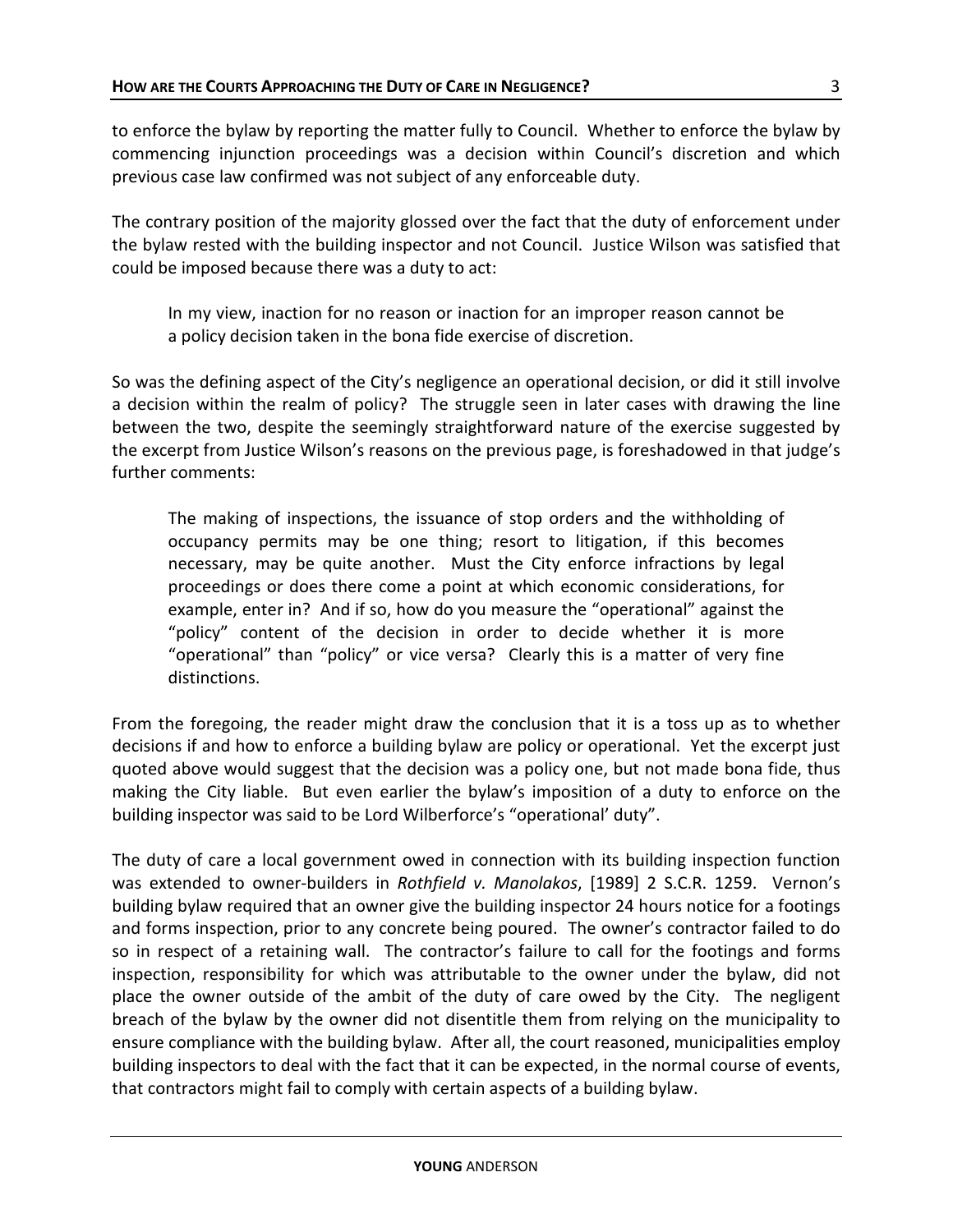The Supreme Court was split in *Rothfield*. The majority saw no reason for excluding a negligent owner-builder from being owed a duty of care as being within the group of persons that the building inspector ought to have in reasonable contemplation as likely to suffer harm if the building inspector did not take appropriate care. In *Kamloops* the duty was grounded in the inspector's obligation under the bylaw to enforce its provisions. The minority in *Rothfield* duly noted the significance of the statute (bylaw) in *Kamloops* establishing the inspector's duty of care and, by parity of reasoning, thought that the Vernon building inspector should not owe a duty of care to an owner that had failed to comply with the bylaw. While evincing a stark division in the reasoning of the majority and minority on how the bylaw shaped the scope of the duty of care, the *Rothfield* decision did little to clarify the proximity analysis.

#### **III.** *JUST V. BC* **– GUIDANCE ON THE POLICY/OPERATIONAL DICHOTOMY**

On the same day that *Rothfield* was decided, the Supreme Court released its decision in *Just v. British Columbia*, [1989] 2 SCR 1228. The action involved a claim that the provincial Department of Highways was negligent in failing to properly maintain a section of the Sea to Sky highway where a boulder from a rocky slope tumbled down onto the claimant's car. The primary issue was whether the decision of the Rockwork Section of the Department not to physically scale the slope in question was policy or operational in nature. The sole dissenting judge in the Supreme Court was attracted to the reasoning of the trial judge Justice McLachlin, who of course would later go on to become the Chief Justice of the Supreme Court and figure prominently in the more notable decisions involving public body negligence liability, some of which will be discussed later in this paper. Justice McLachlin succinctly stated her conclusion on the essential question as follows:

… I conclude that the decisions here complained of fall within the area of policy and cannot be reviewed by this court. The number and quality of inspections as well as the frequency of scaling and other remedial measures were matters of planning and policy involving the utilization of scarce resources and the balancing of needs and priorities throughout the province. Decisions of this nature are for the governmental authorities, not the courts.

The majority of the Supreme Court however decided that the manner and quality of an inspection system, including the frequency or infrequency of inspections, were operational in nature. The case was remitted to trial to determine whether the Department's conduct met the appropriate standard of care.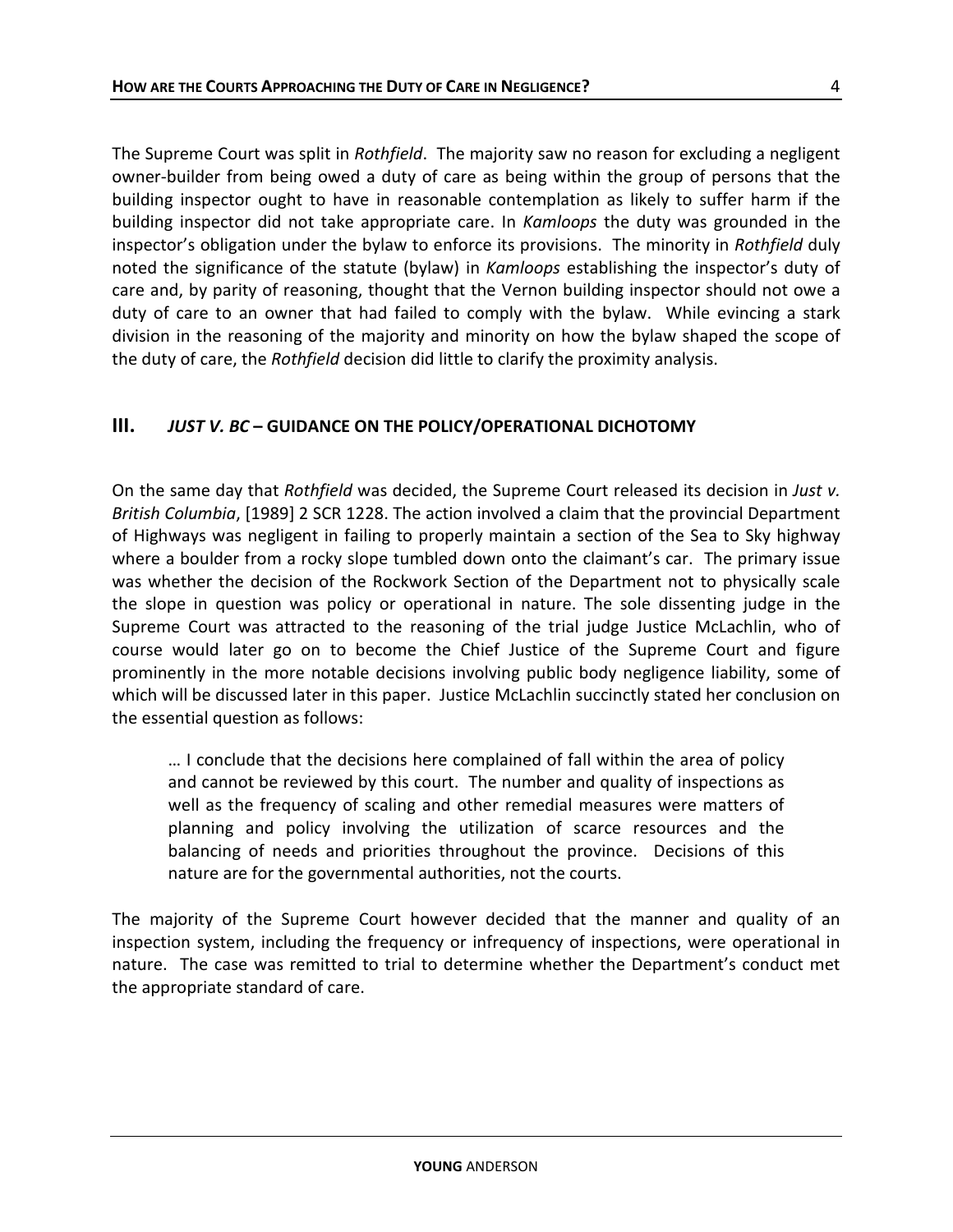The major contribution of the Court in *Just* was to provide some guidance to courts on how to determine whether a particular government decision lay in the realm of policy or operations. Justice Cory offered this:

The distinction between policy and operational factors is not easy to formulate, but the dividing line between them will be observed if we recognize that a public authority is under no duty of care in relation to decisions which involve or are dictated by financial, economic, social or political factors or constraints. Thus budgetary allocations and the constraints which they entail in terms of allocation of resources cannot be made the subject of a duty of care. But it may be otherwise when the courts are called upon to apply a standard of care to action or inaction that is merely the product of administrative direction, expert or professional opinion, technical standards or general standards of reasonableness.

This much criticized legacy set of guidelines for defining the ambit of the "policy" defence will be central to the appeal to be heard by the Supreme Court of Canada in *Marchi v. Nelson*, to be discussed later.

Apart from this formulation for determining what are policy decisions versus what are operational, the *Just* decision is notable for the adroit manner in which the majority construed a duty to maintain the highway in a reasonable manner, having confirmed there was no statutory duty of maintenance in a municipal case decided less than 10 years previously; *Barratt v. North Vancouver (District)*, 1980] 2 S.C.R. 418. There the Supreme Court acknowledged that the *Municipal Act* provided authority for municipalities to lay out, construct and maintain highways but did not mandate a duty to maintain or repair. The provincial *Highway Act* and *Ministry of Transportation and Highways Act*, referred to in *Just*, were to like effect. Despite the absence of a statutory duty to maintain, Cory J. crafted a duty of care in respect of maintenance from the Province's "invitation" to the driving public to use the Sea to Sky Highway to reach skiing facilities at Whistler, as well as other attractions. The duty of care of reasonable maintenance of the highway was said to exist in the absence of a specific statutory exemption. As for the apparent contrary finding in *Barratt* that no such duty existed, Justice Cory dismissed the statement as unnecessary to the earlier decision as the Court had already determined that North Vancouver's system of inspecting for potholes was eminently reasonable.

Justice Cory's creation of a general duty of care to maintain highway in the face of permissive statutory language merited comment by Justice McLachlin (unable to comment at the SCC in *Just* because she had been the trial judge), as a member of the SCC that decided *Swinamer v. Nova Scotia (Attorney General)*, [1994] 1 SCR 445. Of Justice Cory's conclusion that a traditional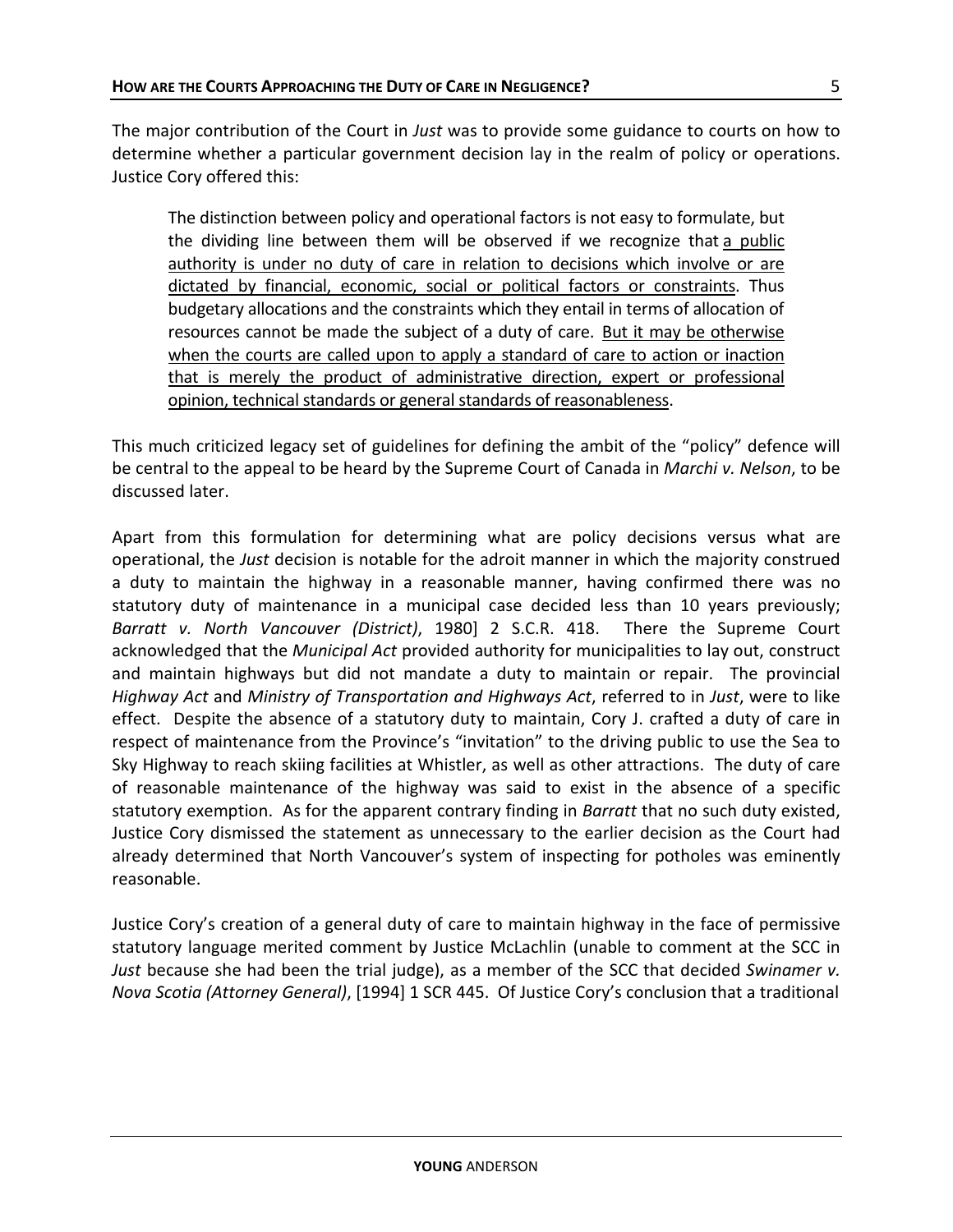tort law duty of care would apply to government agency in the same way it would apply to an individual, Justice McLachlin noted in *Swinamer* that:

This approach may be seen as a departure from the long-standing view that public authorities owe no private duty to individuals capable of founding a civil action, unless such duty can be found in the terms of the authority's enabling statute.

Additionally, the government agency must take a further step before there could be a basis for finding a duty of care:

There is no private law duty on the public authority until it makes a policy decision to do something. Then, and only then, does a duty arise at the operational level to use due care in carrying out the policy. On this view, a policy decision is not an exception to a general duty, but a precondition to the finding of a duty at the operational level.

The difficulty of applying the *Just* criteria to distinguish between policy and operational decisions was commented on in *Brown v. British Columbia,* [1994] 1 S.C.R. 420, a case where the Province's decision as to when to transition from one summer day shift highway crew to three shifts per day for winter was held to be a bona fide policy decision. Justice Sopinka (the sole dissenting judge in *Just*) referred to the following academic critique:

Whatever the criteria used, the cases show that characterizing the public authority's activity as a policy decision or operational activity is problematic and often unpredictable. In the *Just* case, of the 11 judges that gave judgments, six concluded that province's actions were operational and five that the actions were a policy decision.

In view of the above, the Court may wish to reconsider at some future time the continued usefulness of this test as an exclusive touchstone of liability.

## **IV.** *COOPER V. HOBART* **– PROXIMITY TO THE FOREFRONT**

In *Cooper v. Hobart*, 2001 SCC 79, the Supreme Court revisited the duty of care analysis. The case was brought as a class action claim against the BC Registrar of Mortgage Brokers on behalf of 3000 investors who suffered substantial losses when Eron Mortgage Corporation failed. The claimants alleged that the Registrar was negligent in not acting quickly enough to suspend Eron's licence and failing to notify investors that Eron was under investigation by the Registrar's office. The Court explained that in the first stage of the *Anns* test to determine whether the defendant had a duty of care to the plaintiff, something more than the foreseeability of harm to the plaintiff from the defendant's acts or omissions was required; reasonable foreseeability must be supplemented by proximity.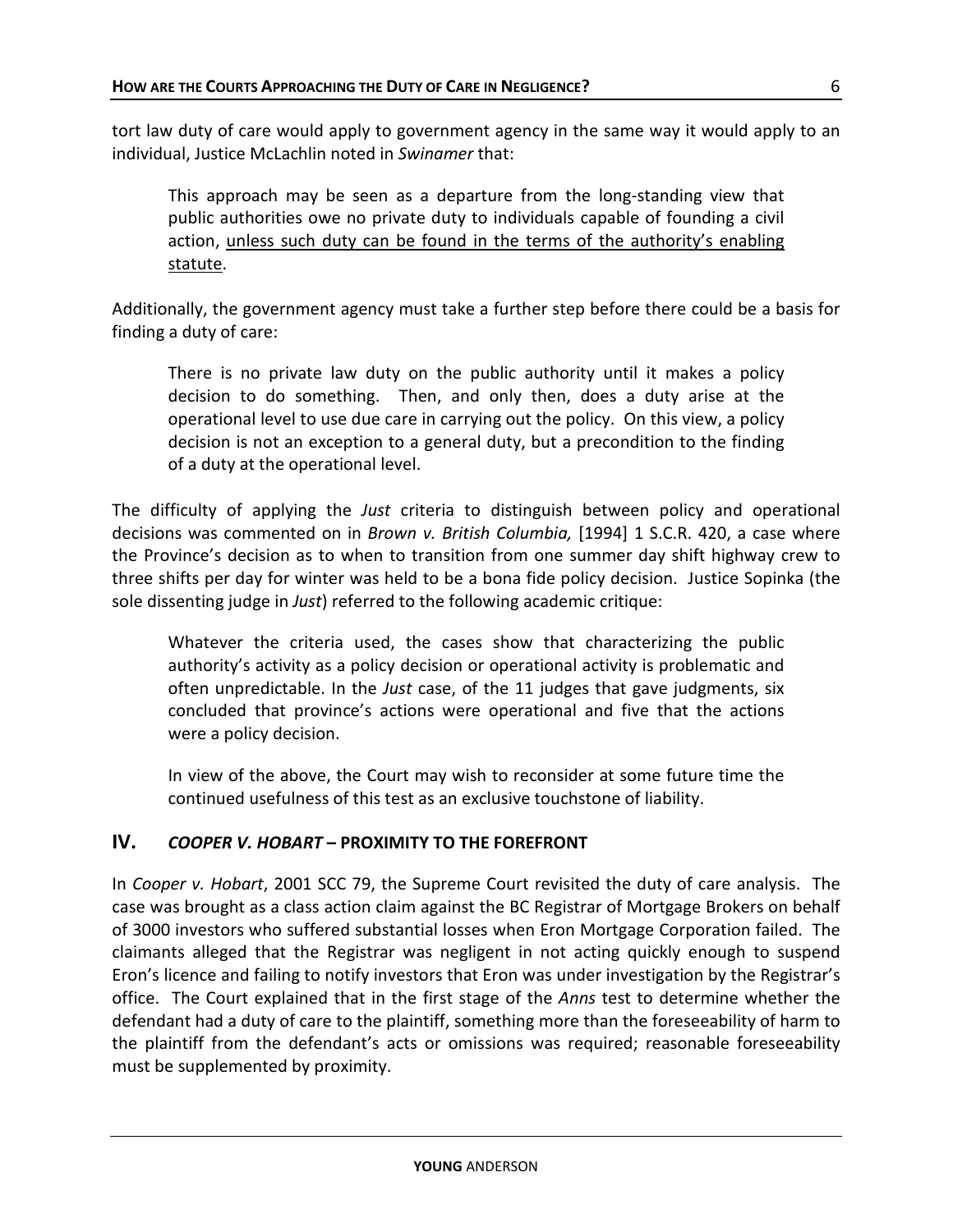The importance of *Anns* was said to lie in its recognition that policy considerations played an important part in determining whether proximity was present in new situations. The relevant policy considerations were said to be different from the types of policy considerations at play in the second stage of the *Anns* test, where the issue is whether policy reasons should negate a *prima facie* duty of care found to exist at the first stage. The second stage policy considerations "are not concerned with the relationship between parties, but with the effect of recognizing a duty of care on other legal obligations, the legal system and society more generally." Accordingly, there should be no duplication in addressing the different policy considerations.

"Proximity" was said to describing a "close and direct" relationship that gives rise to a duty of care. Further, sufficiently proximate relationships were to be identified through the use of categories. A duty of care is established if the relationship falls within the scope of an already recognized category, or one that is analogous, but the categories are not closed and the law will recognize novel categories where factors supporting proximity are present. The Court suggested the following factors be considered in the proximity analysis:

Defining the relationship may involve looking at expectations, representations, reliance, and the property or other interests involved. Essentially, these are factors that allow us to evaluate the closeness of the relationship between the plaintiff and the defendant and to determine whether it is just and fair having regard to that relationship to impose a duty of care in law upon the defendant.

In terms of established categories of proximity, the Court referred to building inspection, road maintenance, and negligent misstatement.

On the particular issue of whether the Registrar owed the claimant investors a duty of care, the Court reiterated that showing it was reasonably foreseeable that financial loss would result from negligence on the part of the Registrar in failing to suspend Eron or issue warnings was not sufficient to find a duty of care. The factors that could give rise to proximity must, in the Court's estimation, be found in the statute under which the Registrar was appointed. The Court observed that the statute did not impose a duty of care to individual investors. Rather, the Registrar's duty was owed to the public as a whole. Finding a duty in favour of individual investors could potentially conflict with the overall duty to the public. The object of the regulatory scheme governing mortgage brokers was to ensure the efficient operation of the mortgage marketplace. This required a delicate balancing of competing interests; while some of the statutory provisions served to protect interests of investors, the overall scheme did not mandate a duty to investors exclusive to the public as a whole. Therefore, the investors' claim failed under the first branch of the *Anns* test.

The Court also found that if it was necessary to consider the second stage of the duty of care analysis, there were overriding policy reasons to negate any duty of care. The Court affirmed that the policy/operational distinction was to be considered at the second stage. In this case, the Registrar was a policy maker and did not just implement pre-determined government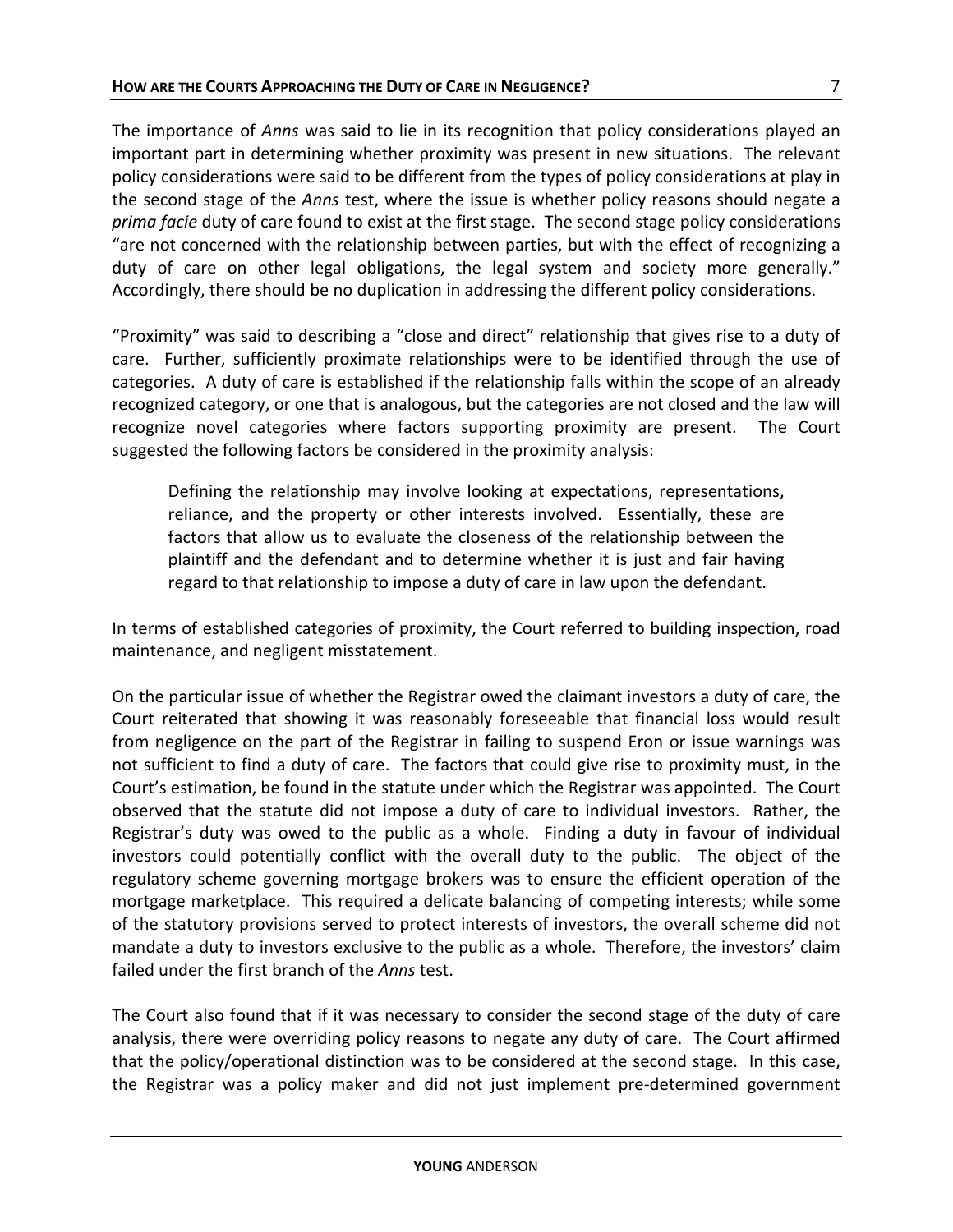policy. The Registrar was acting quasi-judicially in deciding whether to suspend a mortgage broker; a decision-making authority inconsistent with a duty of care to investors. A further, distinct policy reason, inconsistent with there being a duty of care, was found in the prospect of indeterminate liability to a large class of investor claimants. There were no limits under the statute which would give the Registrar the ability to control the number of investors or money amounts invested.

Claimants suing government bodies for negligence will be tempted from the reference in *Cooper* to "analogous categories" of proximate relationships to assert the relationship with the defendant bears sufficiently strong similarities to one of the recognized relationships that have been found to support the existence of a duty of care. For example, in *Kimpton v. Canada (A.G.)*, 2002 BCSC 1645, the representative plaintiff argued that her claim in respect of alleged deficiencies in the vapour barrier provisions of the BC Building Code and the National Building Code was analogous to a previously certified class action relating to radiant heating ceiling panels (RCHPs). However, the RCHP claim was that the Chief Electrical Inspector and individual municipalities failed to stop the use of the defective RCHPs. Kimpton's claim against the Province was that it had been negligent in not providing for more robust vapour barrier protections in the Building Code. This was found not to be analogous to the RCHP claim and was bound to fail because no duty of care existed to support a claim in negligence in respect of legislative decision-making.

The result was similar in *Los Angeles Salad Co. v. Canadian Food Inspection Agency*. 2013 BCCA. The plaintiff was the distributor of carrots to Costco for retail sale in Canada. The Canadian Food Inspection Agency had responsibility for inspecting and grading imported food products and warned the plaintiff and Costco that the plaintiff's carrots might be contaminated by a bacteria that could cause illness, and therefore, should not be consumed. The plaintiff claimed its carrots were not contaminated and it sustained economic loss as a result. The company relied on the building inspection line of cases as establishing a broad duty of care. The appeal court held that the proximity analysis was not focused on whether there was a recognized tort of "negligent inspection/investigation", but instead on whether the relationship alleged could give rise liability for negligent inspection/investigation. The Court held that the relationship was materially different from the relationships in the negligent inspection cases. As a food seller, the company had control over the very risk the inspection was intended to mitigate, as well as being prohibited from selling contaminated food.

By contrast, a duty of care was established in the case of the claims of the dependents of the miners killed in the deliberately set explosion at the Giant Mine in Yellowknife; *Fullowka v. Pinkerton's of Canada Ltd.*, 2010 SCC 5. The analogous proximate relationship cited by the Court was that in the negligent building inspection negligence cases. Unlike *Cooper*, where the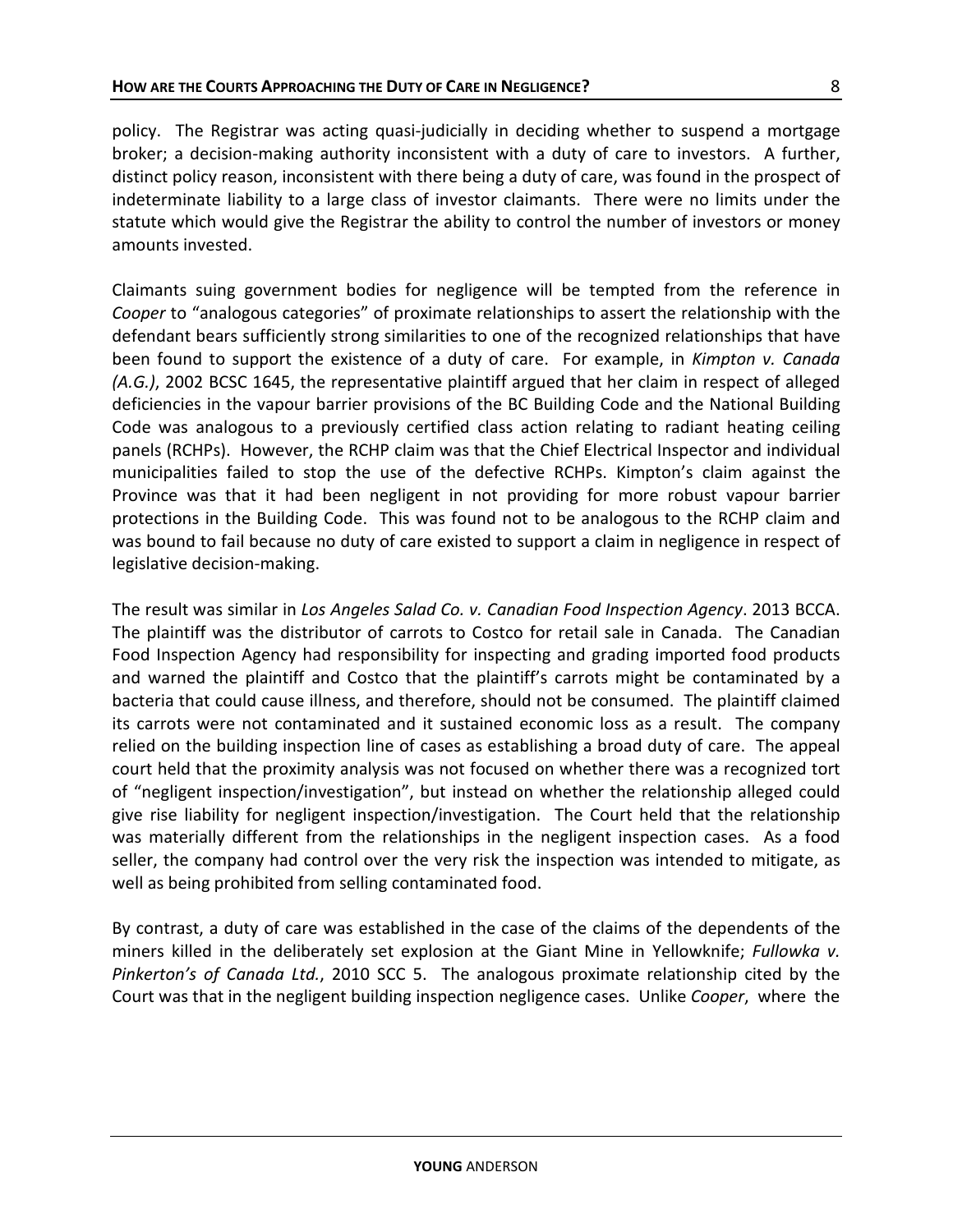9

regulator's duty was to the public generally, the mine inspector's statutory duties related directly to the conduct and safety of the miners. And similar to the building inspection cases, the statutory scheme dealt with the health and safety of the miners and not merely the protection of economic interests.<sup>[1](#page-9-0)</sup>

## **V.** *IMPERIAL TOBACCO* **– ANOTHER ATTEMPT TO SORT OUT THE POLICY/OPERATIONAL DICHOTOMY**

The proximity analysis as it relates to whether there is a duty of care and the proper understanding of what constitutes a policy decision immune from negligence were both under consideration in *R. v. Imperial Tobacco Canada Ltd.*, 2011 SCC 42. The Supreme Court was dealing with a class action brought by consumers of "light" or "mild" cigarettes as well as the BC government's claim against the tobacco companies for recovery of health care costs related to smoking. The companies filed third party claims against the federal government in both cases seeking contribution and indemnity. In the consumer class action case, the third party claims were struck on the basis that the federal government did not owe a duty of care to individual smokers. A duty of care owed to the plaintiffs was a necessary condition of any third party claim against the federal government. In the costs recovery case, the third party pleadings alleged a series of specific interactions between the companies and Agriculture Canada whereby the latter provided advice and directions to the manufacturers regarding tobacco strains with lower nicotine content, as well as licensing strains for their use. Canada's alleged representations met the first stage of the *Anns/Cooper* test, but failed at the second stage, as any representations were seen as core matters of government policy.

The determination of whether Canada owed a duty of care to consumer required an examination of the relevant statutes as the relationship between them was not a direct one and was limited to Canada's statements to the public that low-tar cigarettes were less hazardous. The three statutes considered by the Court only established general duties to the public, and therefore, did not create a private relationship of proximity that could give rise to a private law duty of care to individual smokers.

Before stating, or re-stating, the test for distinguishing between policy and operational decisions, the Court acknowledged the problems with defining the concepts in the following comments:

"The question of what constitutes a policy decision that is generally protected from negligence liability is a vexed one, upon which much judicial ink has been spilled."

<span id="page-9-0"></span><sup>&</sup>lt;sup>1</sup> While agreeing with the trial judge that the mine inspector owed the miners a duty of care, the Supreme Court found the trial judge had erred in assessing the conduct of the mine inspector as not meeting the standard of care by not intervening to close the mine in light of the various documented threats of violence and sabotage. The mine inspector was found to be wrong in considering he did not have the power to close the mine, but in relying on legal advice in reaching that view, he acted in good faith and with reasonable care in the circumstances.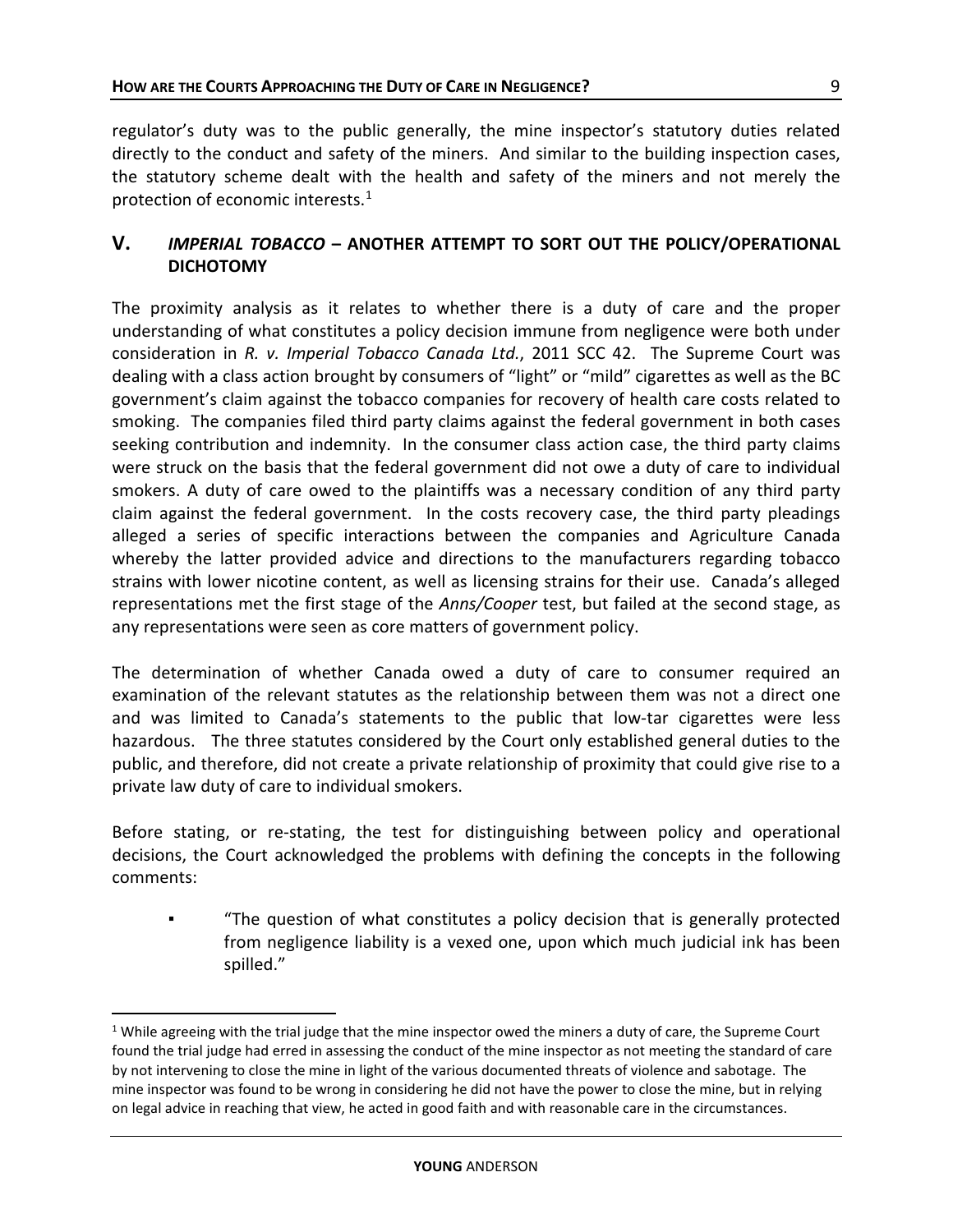- "To complicate matters, the concepts of discretion and policy overlap and are sometimes used interchangeably."
- "The main difficulty with the 'discretion' approach is that it has the potential to create an overbroad exemption for the conduct of government actors. Many decisions can be characterized as to some extent discretionary."
- "The main difficulty with the policy/operational approach is that courts have found it notoriously difficult to decide whether a particular government decision falls on the policy or operational side of the line. Even low-level state employees may enjoy some discretion as to much money is in the budget or which of a range of tasks is most important at a particular time."
- "The policy/operational distinction, while capturing an important element of why some government conduct should generally be shielded from liability, does not work very well as a legal test."
- "The elusiveness of a workable test to define policy decisions protected from judicial review is captured by the history of the issue in various courts." [Followed by a review of the shifting and diverging views of courts and judges in the UK, Australia and the United States]

The Court next stated that a test simply based on discretion would be too broad as even routine tasks involve some element of discretion. However, it was suggested that most would generally view a matter as a policy decision if it involved a general rule, approach, or principle of action applied to a particular situation. The Court then pronounced its test for distinguishing between policy and operational decisions in the following terms:

I conclude that "core policy" government decisions protected from suit are decisions as to a course or principle of action that are based on public policy considerations, such as economic, social and political factors, provided they are neither irrational nor taken in bad faith. This approach is consistent with the basic thrust of Canadian cases on the issue, although it emphasizes positive features of policy decisions, instead of relying exclusively on the quality of being "non-operational". It is also supported by the insights of emerging jurisprudence here and elsewhere. This said, it does not purport to be a litmus test. Difficult cases may be expected to arise from time to time where it is not easy to decide whether the degree of "policy" involved suffices for protection from negligence liability. A black and white test that will provide a ready and irrefutable answer for every decision in the infinite variety of decisions that government actors may produce is likely chimerical. Nevertheless, most government decisions that represent a course or principle of action based on a balancing of economic, social and political considerations will be readily identifiable.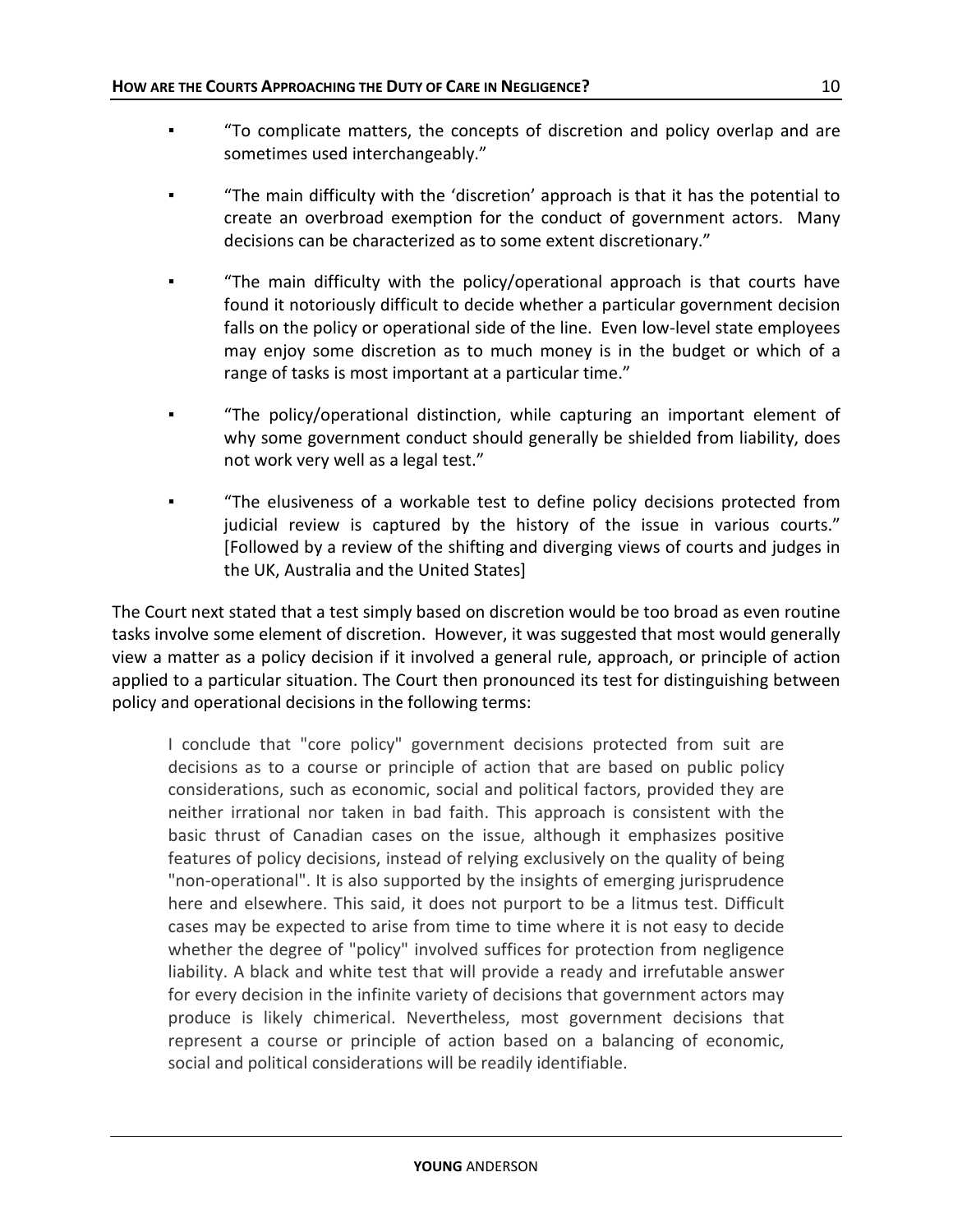Although the objective of the Court was to provide a workable test where one had proved elusive thus far, the usefulness of what the Supreme Court of Canada produced has been questioned. A particularly blunt critique was offered by Stratas J.A. of the Federal Court of Appeal in *Paradis Honey Ltd. v. Canada*, 2015 FCA 89. After referring to the excerpt above from *Imperial Tobacco* in attempting to distinguish between policy from operational decisions, the judge commented:

In the first sentence of this paragraph, we are told that "decisions ... based on public policy considerations" are immune. But most decisions are based on public policy considerations; indeed, all considerations to be taken into account by decision makers under legislation are public policy considerations.

Also in the first sentence, we are told that examples - not exhaustive - of public policy considerations are "economic, social and political factors". But that covers just about everything on the legislative books in the area of regulation. Read literally, the first sentence immunizes a broad zone of bureaucratic activity quite contrary to fundamental principles of accountability in public law, and many decided cases too, including many from the Supreme Court: see the discussion in *Slansky v. Canada (Attorney General)*, 2013 FCA 199, at paragraphs 313-314.

But the first sentence does not stand alone. Four follow. They whittle the definition down essentially to nothing, telling us immunity may or may not apply, and any certainty is "likely chimerical". What should be immunized from liability is said to be "readily identifiable", [at paragraph 90 of *Imperial Tobacco* ] but no criteria for identification are supplied. Again, we are left to fend for ourselves.

I conclude that *Imperial Tobacco* does not stand for any clear proposition that dooms the beekeepers' claim to failure. If anything, *Imperial Tobacco* leaves us more uncertain than ever as to when the policy bar will apply.

It is rare for a lower court to state so openly its dissatisfaction with the output of the Supreme Court, which lower courts are meant to follow. Justice Stratas' frank assessment may have been a factor in the Supreme Court's decision to potentially re-examine the policy/operational divide in the forthcoming appeal of our Court of Appeal's decision in *Marchi v. Nelson*.

## **VI.** *WU V. VANCOUVER* **– PUBLIC AND PRIVATE LAW DUTIES EXPLAINED**

In 2011, the claimants bought a property located in the First Shaughnessy District (FSD) with the intention of demolishing the existing house and obtaining a development permit to build a new one. From the initial meeting with City planners, the owners' architect made it clear they had no interest in retaining the existing house. The City, on the other hand, encouraged retention.

The application for a development permit proceeded through Advisory Design Panel where the City presented a heritage evaluation recommending house be retained. Four months passed until the City communicated to the architect that the planning director had established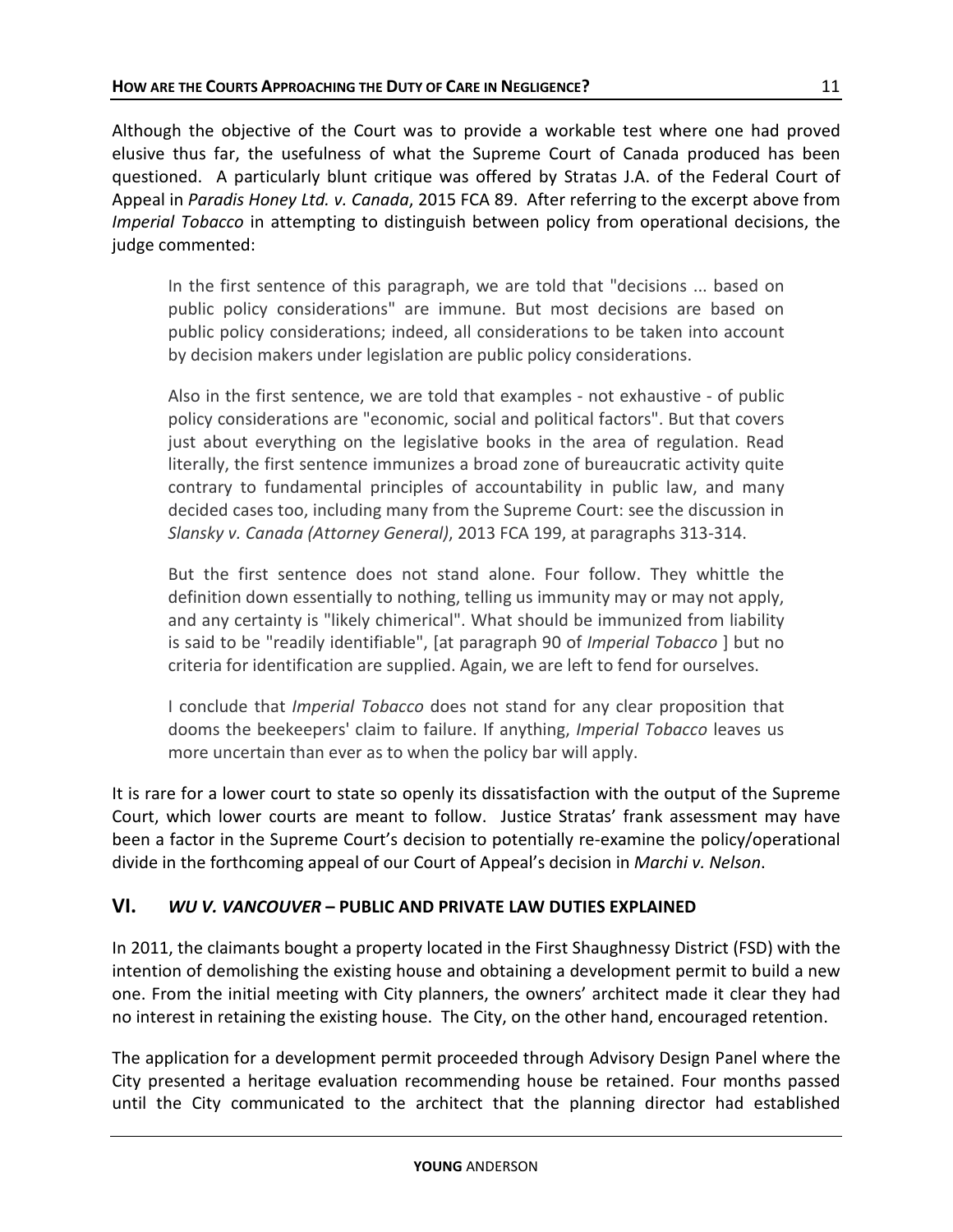"confirmation of heritage merit" and that it wanted to see the house retained. Despite the City internally confirming the house had heritage merit, it required the owners to provide a "Statement of Significance" (SOS), prepared by a heritage consultant, providing further confirmation of the residence's heritage merit.

At this point the City's options were: (1) permit the demolition of the house and allow new development; (2) reach agreement with the owners to retain the house through incentives; or (3) designate the property as "protected heritage property", which would bring with it the requirement to pay compensation.

A City administrative bulletin indicated the timeline from filing a development permit application for a new house in the FSD to decision by the planning director should be 10 to 14 weeks. Once the SOS was completed, the City adhered to its position the house should be retained. However, the Owners reiterated they had no interest in retention. By this time about 9 months had passed since the formal application had been submitted and 18 months since the pre-application discussions had commenced.

The City had been reluctant to formally designate the property as heritage due to the compensation requirements and turned to a Heritage Conservation Area (HCA) as the new heritage protection mechanism. An initial 120-day temporary heritage protection order by Council was followed by a further heritage control period of up to a year. Ultimately, in September 2015 Council repealed the existing FSD zoning bylaw and enacted the HCA bylaws, with a new FSD district schedule and HCA ODP. The HCA prevented the demolition of any house in the FSD unless the planning director decided the house no longer had any heritage character or value. Placing the property within an HCA removed any requirement to pay compensation.

The owners brought a claim for an order compelling the issuance of a development permit, or alternatively for damages for abuse of public office, negligence, and expropriation. The trial judge rejected the abuse of office and expropriation claims, but found the City was negligent by reason of having engaged in a bad faith "circuitous course of delay" for the purpose of avoiding the compensation it would have required to pay if it had instead designated the property as having heritage status.

The Court of Appeal overturned the lower court's finding of liability on the basis that the requisite proximity between the owners and the City to establish a duty of care was not present. Justice Harris in the appeal court began with the trial judge's conclusion that the City owed the owners a duty of care to make a decision on their development permit application within a reasonable time in accordance with the statutory framework. The duty he found was not to actually issue a permit, but rather to make a decision on whether a development permit should be issued or not. That was a public law duty to make a decision in a reasonable time. If the decision was unduly delayed, the owners had a remedy in judicial review to obtain an order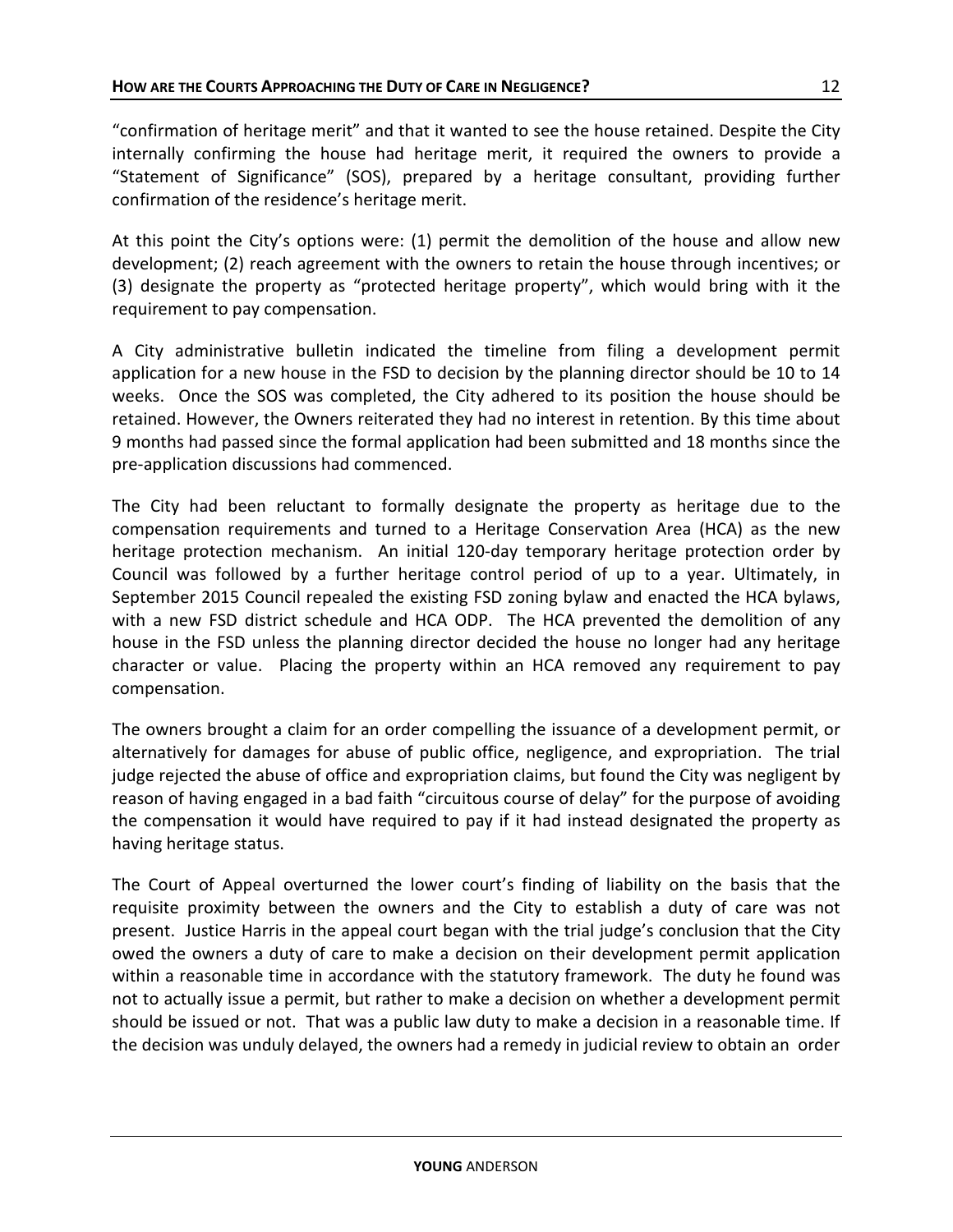that the decision-maker make a decision. The error of the trial judge was simply converting this public law duty into a private law duty of care in negligence. The law was settled though that there is no recognized tort of breach of statutory duty; that is "standing alone, a breach of a statutory duty is not a breach of a private law duty of care."

In order to find a duty of care, it was necessary to undertake the analysis under the *Anns/Cooper* test. As that test had evolved, Justice Harris noted that increased emphasis was placed on the concept of proximity at the expense of reasonable foreseeability in determining where there was a *prima facie* duty of care. Further, the operational and policy decision distinction was said to have been overshadowed, as the law had developed, by the need for a "more rigorous" proximity analysis. As there was no analogous category of duty of care to cover the case, the court considered any duty in the circumstances of the case would be novel.

The role that a statutory scheme of regulation plays in the proximity analysis is a challenge. Although *Imperial Tobacco* instructs that a private law duty of care may arise explicitly or by necessary implication, none of the significant decisions in this area point to a situation where the statute explicitly creates a duty of care or cause of action in favour of a person upon whom responsibilities are imposed through regulation in the event of carelessness on the part of the regulator that causes loss. Thus, it is invariably a question of discerning the inference or implication that a private law duty of care exists.

The appeal court's reasons in *Wu* (together with decisions from the Supreme Court of Canada since 2010 cited by the appeal court) make it clear that the law has come a long way from Justice Cory's finding in *Just* that despite permissive, and not mandatory statutory language, a duty of care to reasonably maintain highways existed in the absence of a specific statutory exemption. Now, although the scheme of statutory regulation is relevant to whether there is proximity, "generally the existence of such a scheme is insufficient to support a finding a proximity."

Statutory schemes creating public law duties do not, on their own, create proximity because their objective is to "promote the public good." Even if a potential claimant is seen as benefiting from the regulatory scheme, that is not sufficient to create proximity. A public authority's duty to the public under such a scheme might also be in conflict with a private law duty to an individual claimant. Therefore, a private law duty of care must be founded on "specific interactions" between the authority and individual creating proximity.

Following these comments on the framework, the Court concluded that the protection of heritage character in FSD addressed the character and ambience of the area; in other words, a concept of the public interest or public good. The Court could not discern any legislative intent to create a private law duty of care in favour of property owners.

The appeal court also took issue with the trial judge's finding that the relationship between the owners and the City was "direct and transactional", as such a relationship was an inherent and necessary part of almost any regulatory framework that included a licensing or permitting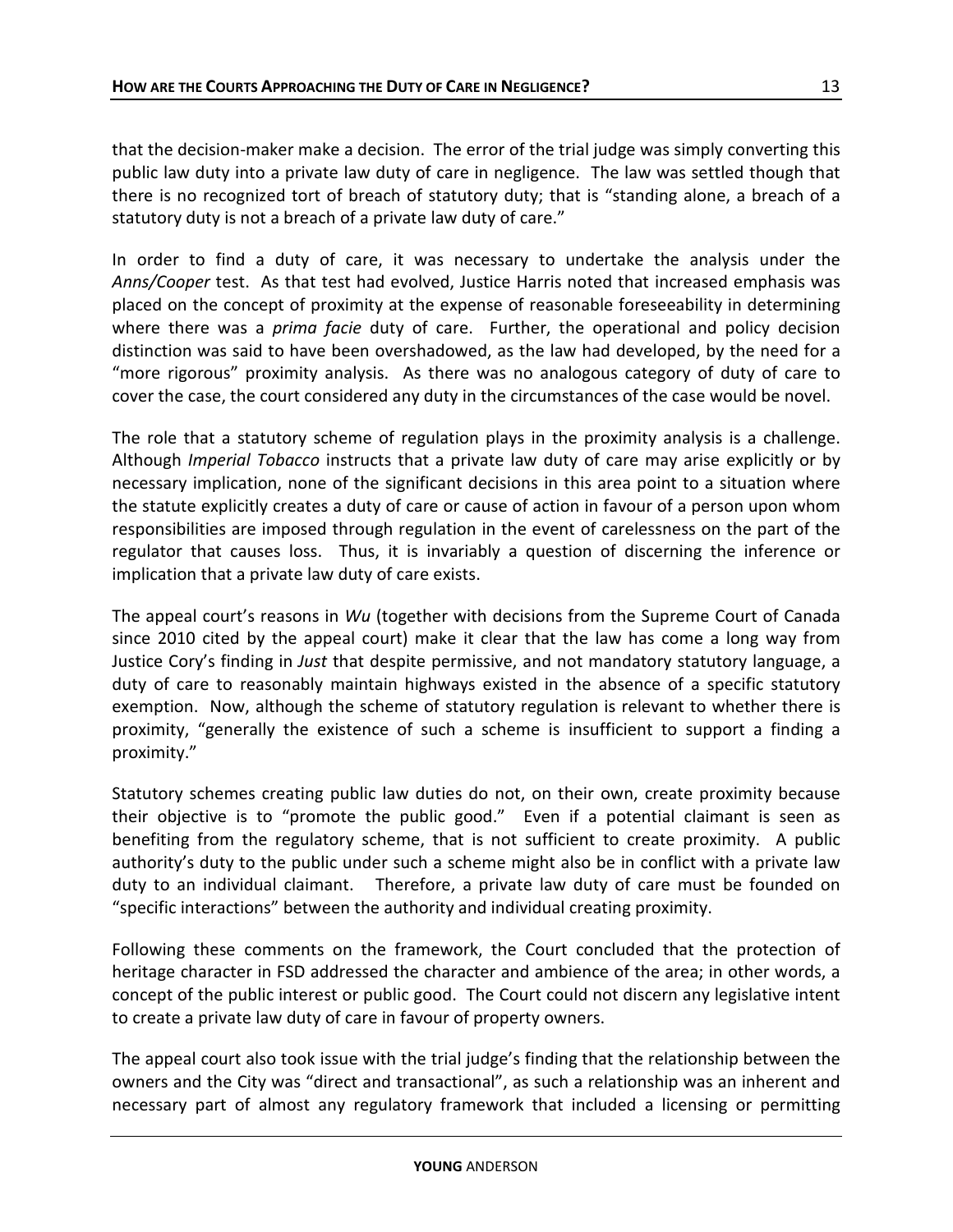14

process. There had also been no representations to the owners that could ground any reliance on their part that the City would look out for their private interests. The administrative bulletins on expected timelines cited by the trial judge amounted to general statements about process, not representations that any official was assuming a duty in favour of the owners.

While the appeal court's central finding was that the claim failed due to the lack of a duty of care owed by the City, the court also considered whether there were policy reasons that would negate a *prima facie* duty of care at the second state of the *Anns/Cooper* analysis. Any duty of care would be open-ended, which might be applied indiscriminately against any public authority charged with granting or withholding a permission. The Court also identified a concern for indeterminate liability based on the range of circumstances in which particular permits may be sought. The fact the regulator would know who they were dealing with, as referenced by the trial judge, was not sufficient to allay the concern regarding indeterminate liability. Finally, as the court had already noted in connection with the existing public law duty, enforceable through the remedy of *mandamus*, the law provided an alternative remedy to a claim for damages under negligence law.

## **VII. FOOTNOTES TO** *WU*

The analytical approach adopted in *Wu* was followed in the recent decision of the Supreme Court of BC in *Goy v. Sechelt (District)*, 2020 BCSC 1242. The claimants in Goy were owners in a residential subdivision that had become uninhabitable as a result of the land subsiding. The approving officer, one of the defendants in the lawsuit, applied to have the owners' claim dismissed on the basis that he did not owe them a duty of care. The approving officer relied, in part, on a 1989 BC Supreme Court decision, *Grande v. Nelson*, that held an approving officer's responsibilities in respect of approving a subdivision fell within the legislative or policy category, not within the operational realm. Justice Macintosh accepted the caution from a recent Supreme Court of Canada decision about drawing conclusions finding proximity based on precedent. *Grande* had been decided when proximity played a smaller role in the duty of care analysis. Accordingly, he considered it necessary to undertake the full analysis under the *Anns/Cooper* principles in which proximity has a more prominent part.

The Court readily concluded that it was reasonably foreseeable that a negligent approval of a subdivision on land unfit due to geotechnical problems could lead to property damage or physical harm to occupants. The power given to an approving officer in s. 86(1(d)(i) of the *Land Title Act* to require a report from a geotechnical engineer where the approving officer considers the land could be subject to various hazards, including land slip, supported the view that dangerous or disruptive geotechnical events should be within the contemplation of an approving officer when approving a subdivision.

For the proximity analysis, the statutory scheme under which approving officer's function was critical to the Court concluding that there was no duty of care. First, there was an acknowledgement from the *Wu* decision that the Court of Appeal had indicated that only rarely would the discharge of public law duties give rise to a private law duty of care. Second, the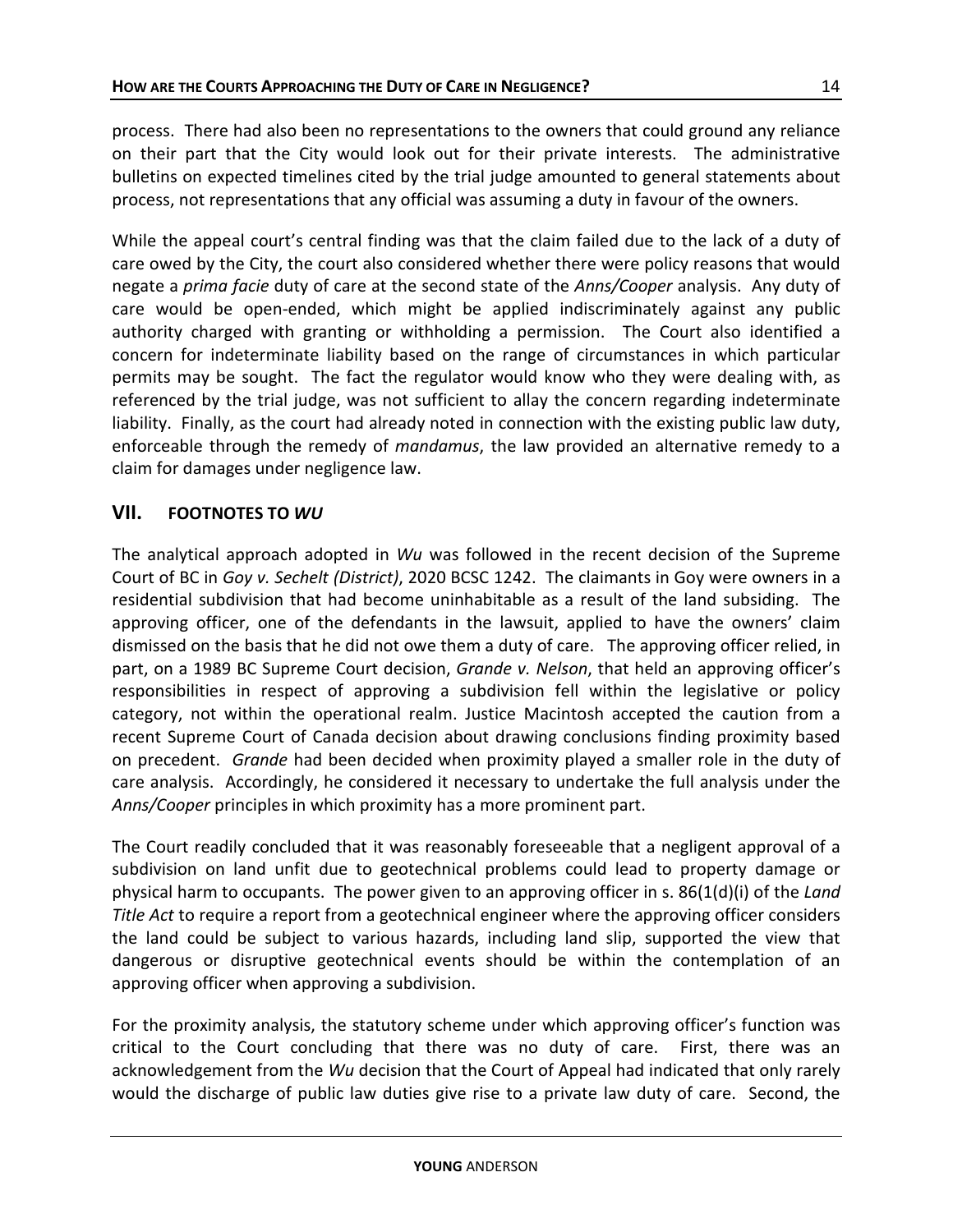authority under s. 85(3) of the *Land Title Act* to refuse to approve a subdivision where it would be considered against the public interest was a clear indication that the approving officer must look beyond the immediate interests of owners and occupants of subdivided land. The subdivision approval context was not analogous to *Kamloops* where the enabling legislation and bylaws regulated construction for health, safety, and the protection of property. An approving officer did not have duties corresponding to those of a building inspector. Finally, there were no specific interactions between the plaintiff owners and the approving officer to create proximity.

While the absence of proximity was sufficient to foreclose any finding of duty of care, the Court also concluded there were residual policy concerns that would have precluded a duty of care. Drawing on the *Imperial Tobacco and Cooper* decisions, as well as *Grande*, the Court concluded that the approving officer was engaged in "core policy" decision-making. Concerns of indeterminate liability that the class of potential claimants could extend beyond prospective purchasers to adjacent/adjoining landowners also worked against imposing a duty of care. Accordingly, the claim against the approving officer was struck.

The nature of the loss claimed by the owners in *Wu* was economic loss; the loss in value and expense arising from the City's delays, distinguishable from the kind of damage sustained by the claimants in *Kamloops* and *Just*. The result in *Wu*, while the product of much more thorough reasoning that is up to date in accordance with Supreme Court decision such as *Cooper* and *Imperial Tobacco*, is in line with earlier, ambitious attempts by plaintiffs to claim recovery for economic loss, coincidentally involving the City of Vancouver. In *Wirth v. Vancouver*, [1990] BCJ No. 1616, the Court of Appeal affirmed the dismissal of a claim for diminution of property value of an owner who asserted the City negligently approved an accessory building on an adjacent property that exceeded the size permitted under the zoning bylaw. The claimant relied on *Anns*, *Kamloops,* and *Rothfield*, all of which the court found were inapplicable as the relevant building bylaws in those cases were concerned with safety of persons and property. The zoning bylaw breach at issue in *Wirth* did not deal with similar concerns. The Court held there was simply no tort theory of liability that would permit an adjoining owner to sue for something built on the adjoining land, absent nuisance or some safety element.

In *Cambridge Plumbing Systems Ltd. v. Vancouver (City)*, 2002 BCSC 530, the plaintiff plumbing contractor claimed loss of business revenue resulting from the City's approval of epoxy pipe coating, a method employed by a competitor of the plaintiff to its alleged detriment. The plaintiff asserted the epoxy coating was not permitted by the City's Building Code and the City was under a duty to enforce its building bylaw. The judge accepted that the foreseeability of economic loss from the City's failure to properly regulate epoxy coating use, but concluded that would not be sufficient to impose of a duty of care. Following *Wirth*, the judge concluded the plaintiff could not recover for the claimed economic loss.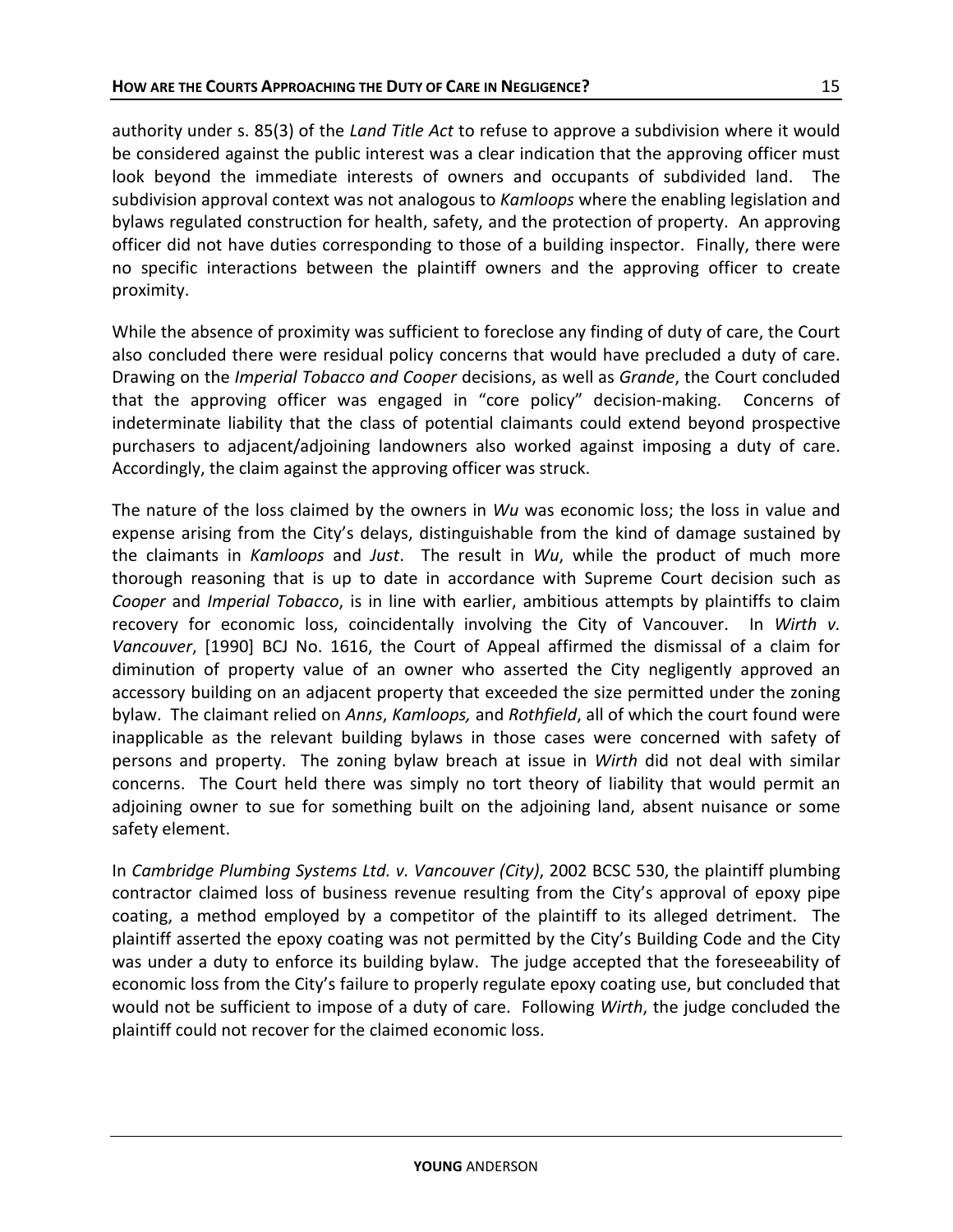On the one hand *Cambridge Plumbing* can be seen as a case affirming that claimants hoping to recover pure economic loss face an uphill battle. It can also be seen as a negligent enforcement or "failure to enforce" case. Negligent enforcement cases can be regarded as a somewhat distinct genre. Some cases do not address the preliminary issue of whether a duty of care is owed to the plaintiff. For example, *Butterman v. Richmond*, 2013 BCSC 423 involved a claim that Richmond had been negligent in its enforcement of its animal control bylaw and the *Community Charter* dangerous dog provisions, allowing a dog to remain free and injure the plaintiff. The Court relied on a 1993 B.C decision, *Froese v. Hik,* for the proposition that as enforcement of a bylaw is discretionary, local governments are obliged to act in good faith and reasonably in respect of any enforcement steps. In *Butterman,* the Court also relied on a 2008 Ontario Court of Appeal decision that a municipality could be liable for negligent enforcement of its bylaws, based on a duty to enforce in favour of property owners, although a municipality retained a discretion as to how it went about enforcement. Two more recent trial level decisions and an appellate decision from Ontario suggest, however, that this path of analysis cannot be squared with the *Anns/Cooper* analysis.

In *Vlanich v. Typhair,* 2016 ONCA 517, an auto insurer brought a third party claim against the township for failing to ensure that a taxi operator had \$1 million third party insurance coverage in effect. The township had only one bylaw enforcement officer who was occupied with other duties and was not able to follow up on a notice the township received that the defendant tax company's insurance had expired. The Ontario Court of Appeal applied the *Anns/Cooper* test and determined that the township did not owe a duty of care as there was no proximity between it and the third party claimant insurer. The bylaw did not adopt a standard of avoiding a risk of physical damage or harm, and thus, any analogy to the building inspection regime was inapt. The bylaw was said to have established a standard to benefit the public as a whole, not any particular individual.

In *118143 Ontario Inc. (c.o.b. Canamex Promotions) v. Mississauga (City)*, 2015 ONSC 3691, the City was held to be in a relationship of proximity with one corporate plaintiff as a result of a series of personal interactions. However, the duty of care was negated at the second step of the analysis on the basis that the City's "blitz" to remove apparently offending mobile signs and its publicity campaign in advance of a new bylaw were an exercise of policy implementation.

A prospective class action by taxi licence holders for the City's negligence in not enforcing, or insufficiently enforcing, its vehicle licensing bylaw against Uber was dismissed on a preliminary application to strike the claim as not disclosing a valid cause of action; *Eisenberg v. Toronto (City)*, 2019 ONSC 7312. The plaintiffs' claim was for pure economic loss, and thus, the Court distinguished it from the negligent building inspection cases on which the plaintiffs sought to rely. Notably, the Court relied on the BC Court of Appeal decision in *Wu* and also found that factually the taxi licensees' case was closer to *Vlanich*, but lacked even that case's underlying element of physical injury to the plaintiffs.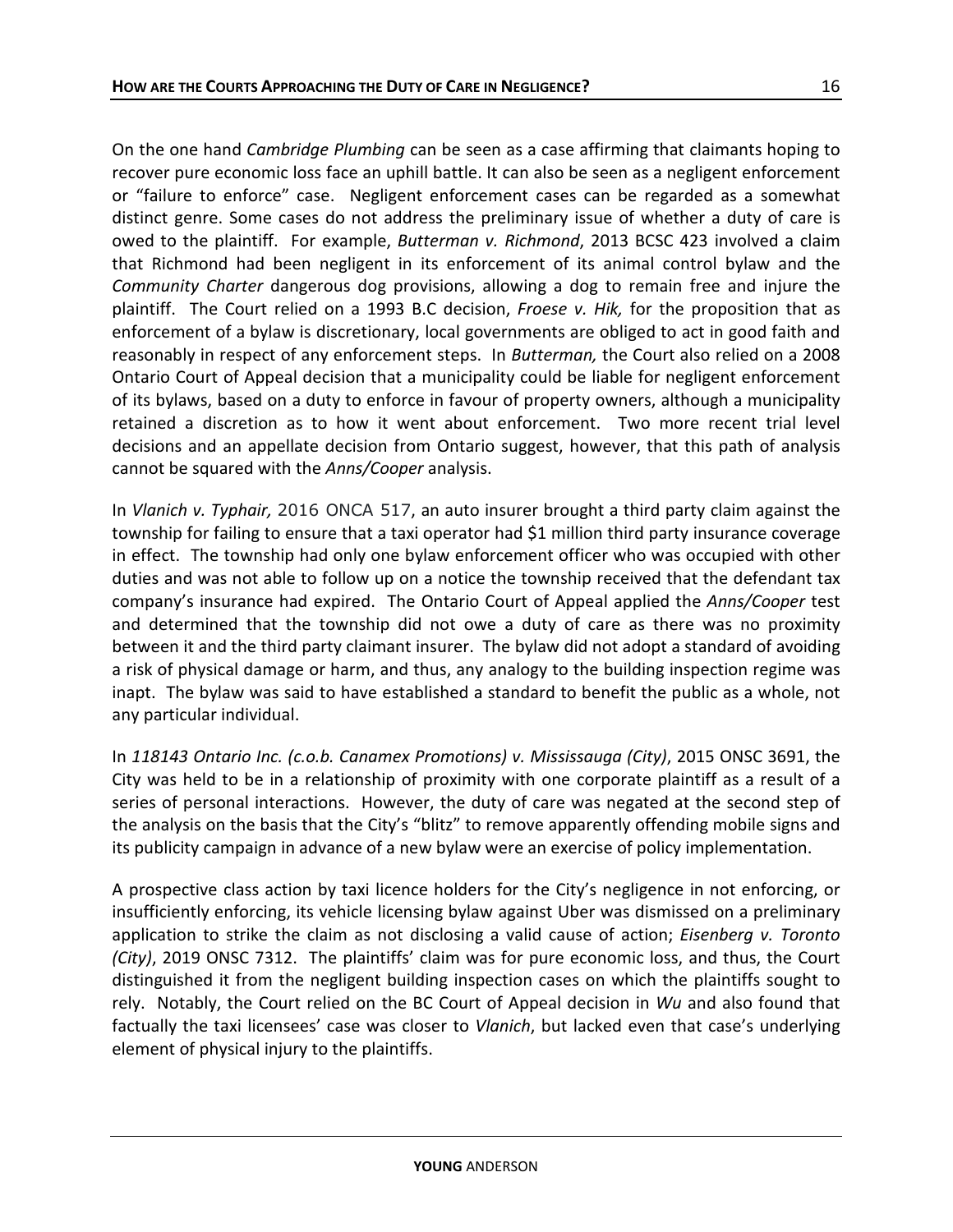encouragement for potential claimants.

While the notion that local governments have a duty to enforce their bylaws and can be found negligent for failing to do so is unlikely to disappear entirely, the case law provides little

## **VIII.** *MARCHI V. NELSON* **– A CHANCE FOR A NEW APPROACH TO THE POLICY/OPERATIONAL QUANDRY?**

The Supreme Court of Canada granted the City of Nelson leave to appeal the BC Court of Appeal's decision in *Marchi v. Nelson*, 2020 BCCA 1. The appeal provides the Supreme Court with a fresh opportunity to address the problematic test for distinguishing between policy/operational decisions, restated last by Chief Justice McLachlin in *Imperial Tobacco*, and roundly criticized by Stratas JA.

The *Marchi* case came out of an attempt by Ms. Marchi to cross a snowbank between the space where she parked her vehicle in downtown Nelson and the adjacent sidewalk. There had been a substantial snowfall over the previous two days. Pursuant to the City's snow removal policy, streets and sidewalks in the downtown had been cleared, but the removal of snowbanks or windrows was not prioritized ahead of plowing and sanding of secondary roads in the City. Areas such as the civic centre, fire hall, police station, and around schools are given priority in snow removal over the area where the plaintiff parked. The trial judge found that the City had followed its snow removal policy and accepted the City's argument that it had made *bona fide*  policy decisions based on budgetary, social and economic factors, which included the availability of manpower and equipment. The trial judge rejected as "not very useful" evidence comparing Nelson's snow clearing practices with those of three other municipalities. The trial judge concluded that Nelson's policy was not unreasonable and did not suffer from any lack of appreciation of the risks involved. The trial judge concluded the City did not owe a duty of care in the circumstances, although the more correct statement, following the *Anns/Cooper* test, would have been that the City's *bona fide* policy decisions with respect to snow clearing negated any *prima facie* duty owed to the plaintiff.

The Court of Appeal allowed Ms. Marchi's appeal of the dismissal of her claim and ordered a new trial. The appeal court stated that the City's snow removal decisions may have been more properly characterized as operational in nature, not policy. Certain of Nelson's decisions, such as whether to extend the hours of snow clearing and to not move snow into particular parking spots or leave access to sidewalks open in some areas, were described as "arguably operational". However, the appeal court did not state these decisions were operational, only asserting that the trial judge erred by simply accepting the City's submissions without engaging in the full analysis required in *Just*.

In addition to arguing that the Court of Appeal was wrong to overturn the trial judge's decision to accept the City's policy defence, Nelson's counsel are arguing in their factum that the criticism of the policy/operational dichotomy, and in particular the test articulated in *Imperial Tobacco*, demonstrate the Courts have failed to provide clarity as to its meaning. While noting some commentators have argued for the abandonment of the policy/operational distinction,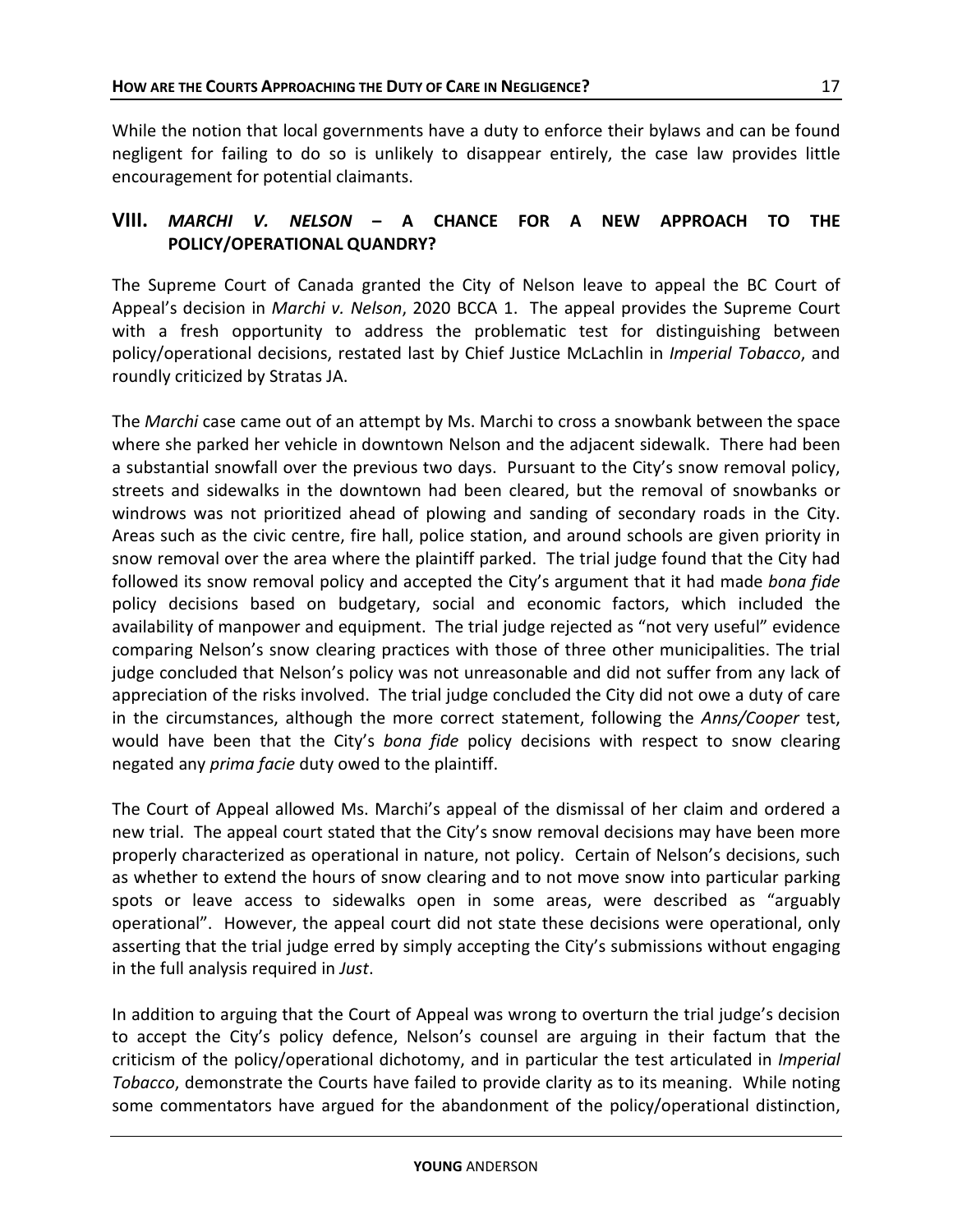the City's counsel are arguing that the policy defence is still an effective way to immunize public bodies from liability for their policy-making decisions. The City argues that its decisions, as set out in its snow removal policy and by supervisory staff in deciding whether or not to engage additional resources, were classic policy decisions involving the allocation of scarce resources with the goal of adhering to budgetary guidelines.

While not suggesting a fundamental overhaul of the policy/operational test, Nelson's counsel suggest additional guidance can be found in the U.S. Supreme Court's decision in *United States v. Gaubert*, 499 US 315 (1991), a decision mentioned by Chief Justice McLachlin in *Imperial Tobacco*. In considering the decisions of Nelson in the written policy and by staff in respect of whether to have workers stay overtime or to engage on-call workers, the following comments by Justice White in *Gaubert* were highlighted:

"if a regulation [policy] mandates particular conduct, and the employee obeys the direction, the Government will be protected."

"if a regulation [policy] allows the employee discretion, the very existence of the regulation creates a strong presumption that a discretionary act authorized by the regulation involves consideration of the same policies which led to the promulgation of the regulations."

Perhaps with Christmas 2021 in mind we can hope for two things from the Supreme Court of Canada in its eventual decision in the *Marchi* case: first, and on the broader front, that any rearticulation of the test to distinguish policy/operational decisions does not lead to greater confusion in the quest for greater clarity and, second, and more modestly, that the Court will affirm that policy decisions can be made at lower levels of an organization in respect of discretionary calls and specific resource allocation matters.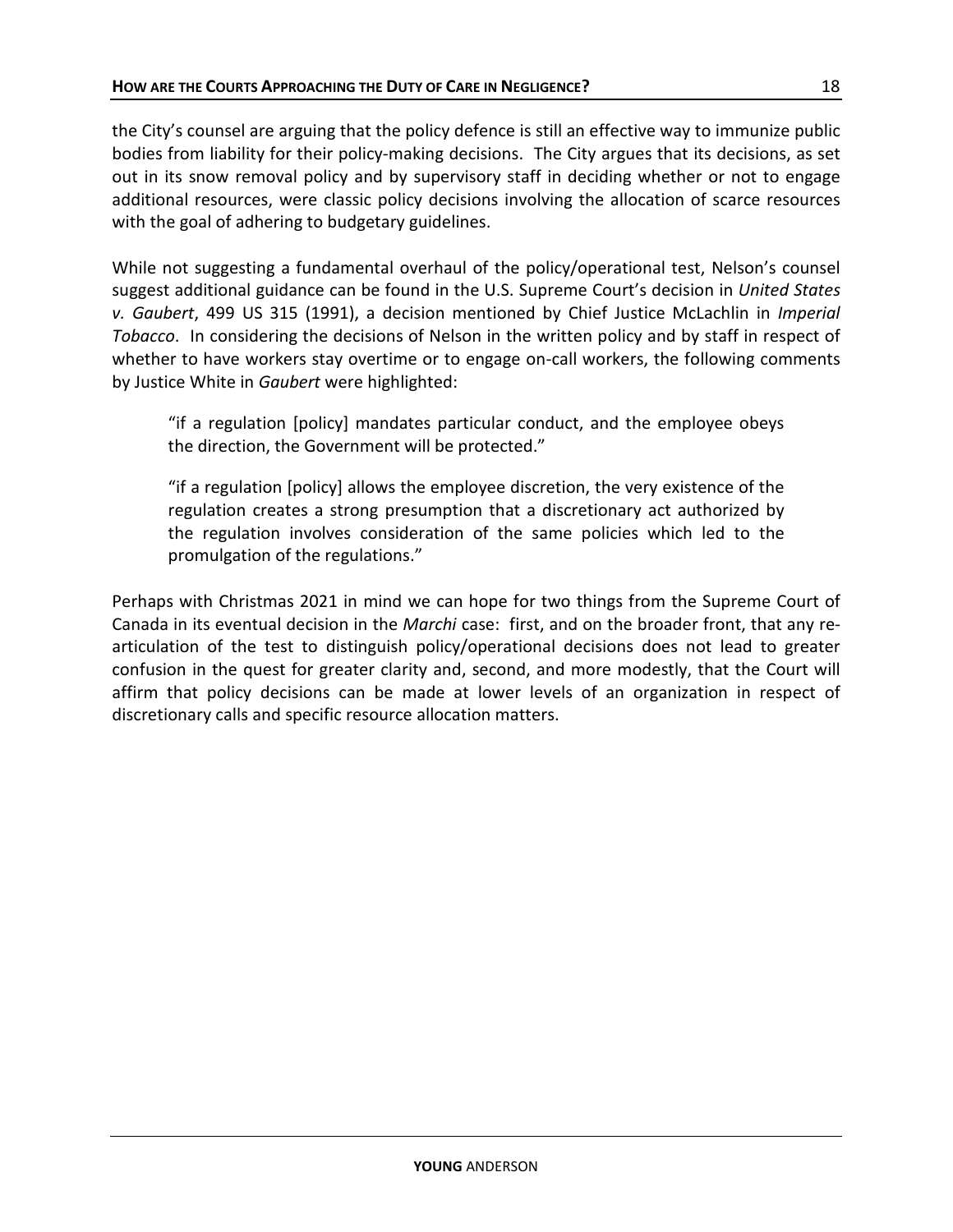**NOTES**